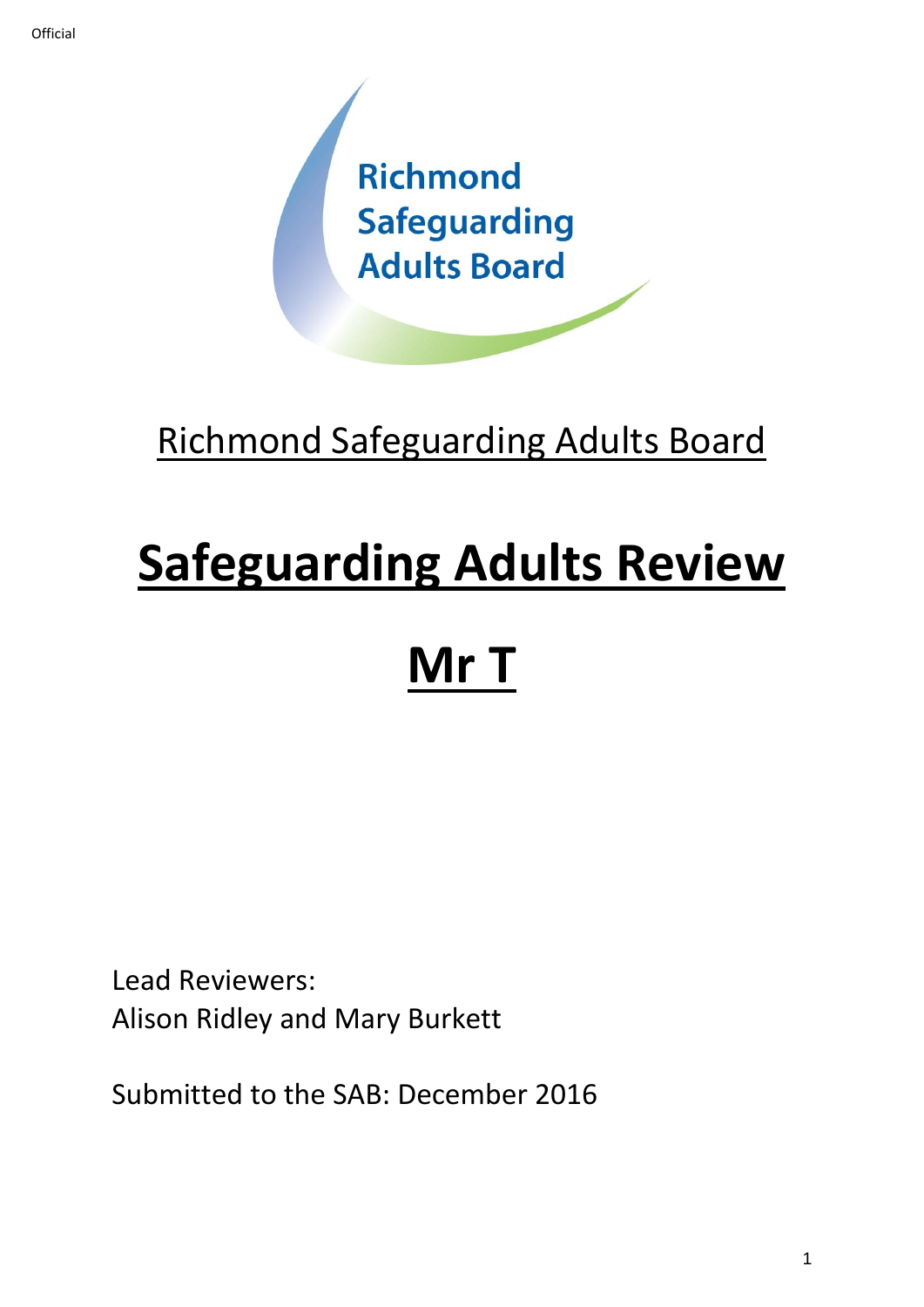# **Contents**

| 1            | <b>Introduction</b>                                                 |      |
|--------------|---------------------------------------------------------------------|------|
| 1.1          | Why was this case chosen to be reviewed?                            | p.3  |
| 1.2          | Succinct summary of the case                                        | p.3  |
| 1.3          | Family composition                                                  | p.3  |
| 1.4          | Review timeframe                                                    | p.3  |
| 1.5          | Organisational learning and improvement                             | p.3  |
| 1.6          | Methodology                                                         | p.4  |
| 1.7          | Reviewing expertise and independence                                | p.5  |
| 1.8          | Methodological comment and limitations                              | p.5  |
| 1.9          | Structure of the report                                             | p.5  |
| $\mathbf{2}$ | <b>The Findings</b>                                                 |      |
| 2.1          | Appraisal of professional practice in this case: a synopsis         | p.6  |
| 2.2          | In what ways does this case provide a useful window on our systems? | p.11 |
| 2.3          | Summary of findings                                                 | p.11 |
| 2.4          | Findings in detail                                                  | p.12 |
| 2.4.1        | Finding 1                                                           | p.12 |
| 2.4.2        | Finding 2                                                           | p.14 |
| 2.4.3        | Finding 3                                                           | p.16 |
| 3            | <b>Appendices</b>                                                   |      |
| 3.1          | How the 'Learning Together' review process was undertaken           | p.20 |
| 3.2          | Members of the Review Team                                          | p.20 |
| 3.3          | Chronology of key events                                            | p.21 |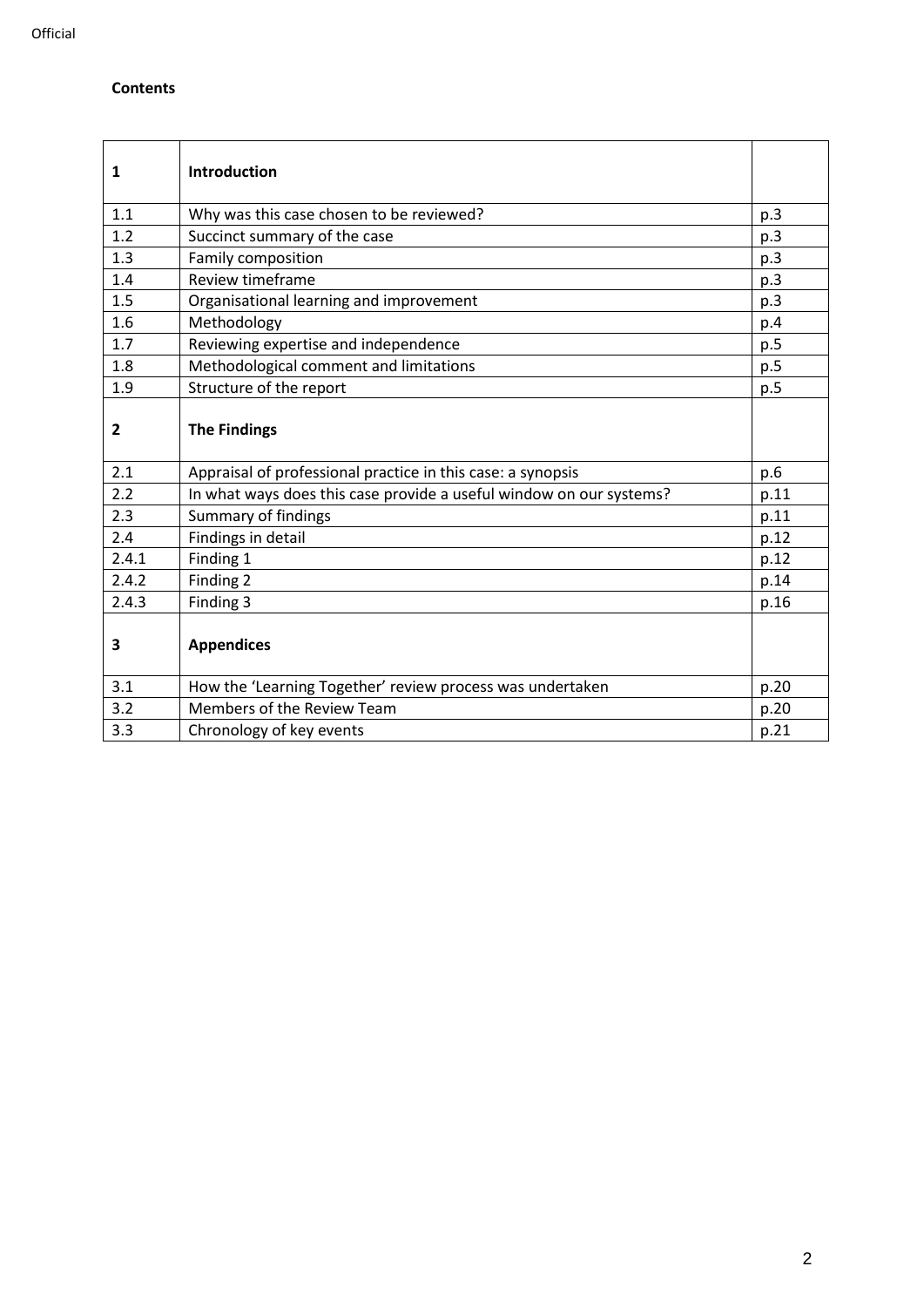# **1 Introduction**

# **1.1 Why this case was chosen to be reviewed**

This case was chosen to be reviewed because it met the statutory criteria for a Safeguarding Adult Review (SAR). The case involved the death in a fire of Mr T, who had significant health and social care needs. As the area of fire risk was one that had been known about by the key agencies for some time there were questions about how effectively the safeguarding partners had been working together, and whether they could have prevented the fire.

# **1.2 Succinct summary of case**

Mr T had been diagnosed with Multiple Sclerosis (MS) twenty years earlier. By 2015 he was using a wheelchair and increasingly staying in bed. He was supported by community nurses, an Occupational Therapist (OT), a Social Worker (SW) and was in receipt of double up personal care visits four times a day, provided by Mears, a local care agency and funded by Richmond Adult Services Department. Mr T lived alone and was fiercely independent, wishing to retain as much control over his life as possible. He accepted a care-line pendant which he refused to wear, but kept on the table by his bed. He had full mental capacity in relation to decision-making. Mr T was clear what he did and did not want, and so it was not always easy for practitioners and care workers to know where their professional responsibilities started and ended. During 2015 there were several small fire incidents; however, he continued to smoke despite the fire risks this involved. All the agencies involved demonstrated good practice and commitment to supporting Mr T, and risk reduction equipment was in place, although there were some measures that had not been fully pursued, and some omissions in terms of communication. Mr T was only partially compliant with the fire risk advice he was given. His physical and emotional condition deteriorated in November 2015 and concerns were raised about possible neglect and self–neglect, resulting in a safeguarding enquiry opening at the beginning of January 2016. A safeguarding plan was put in place but sadly Mr T died two weeks later in a fire.

# **1.3 Family composition**

Mr T was divorced. He retained contact with his daughter; as she lived a considerable distance away their contact was largely over the telephone. Mr T's daughter was able to visit her father a number of times in the final year of his life.

# **1.4 Review timeframe**

It was decided that the critical time period to review was from June 2015, when the first known fire incident occurred, until January 2016 when Mr T died.

#### **1.5 Organisational learning and improvement**

Statutory guidance to support the Care Act 2014 states that:

"The Safeguarding Adults Board (SAB) should be primarily concerned with weighing up what type of 'review process will promote effective learning and improvement action to prevent future deaths or serious harm occurring again. This may be where a case can provide useful insights into the way organisations are working together to prevent and reduce abuse and neglect of adults. Safeguarding Adults Reviews (SARs) may also be used to explore examples of good practice where this is likely to identify lessons that can be applied to future cases". (DoH $1$  14:135)

Richmond Safeguarding Adults Board (SAB) identified that the review of this case held the potential to shed light on particular areas of practice including addressing the following research questions:

<sup>&</sup>lt;sup>1</sup> Statutory Guidance to support the Care Act 2014, Chapter 14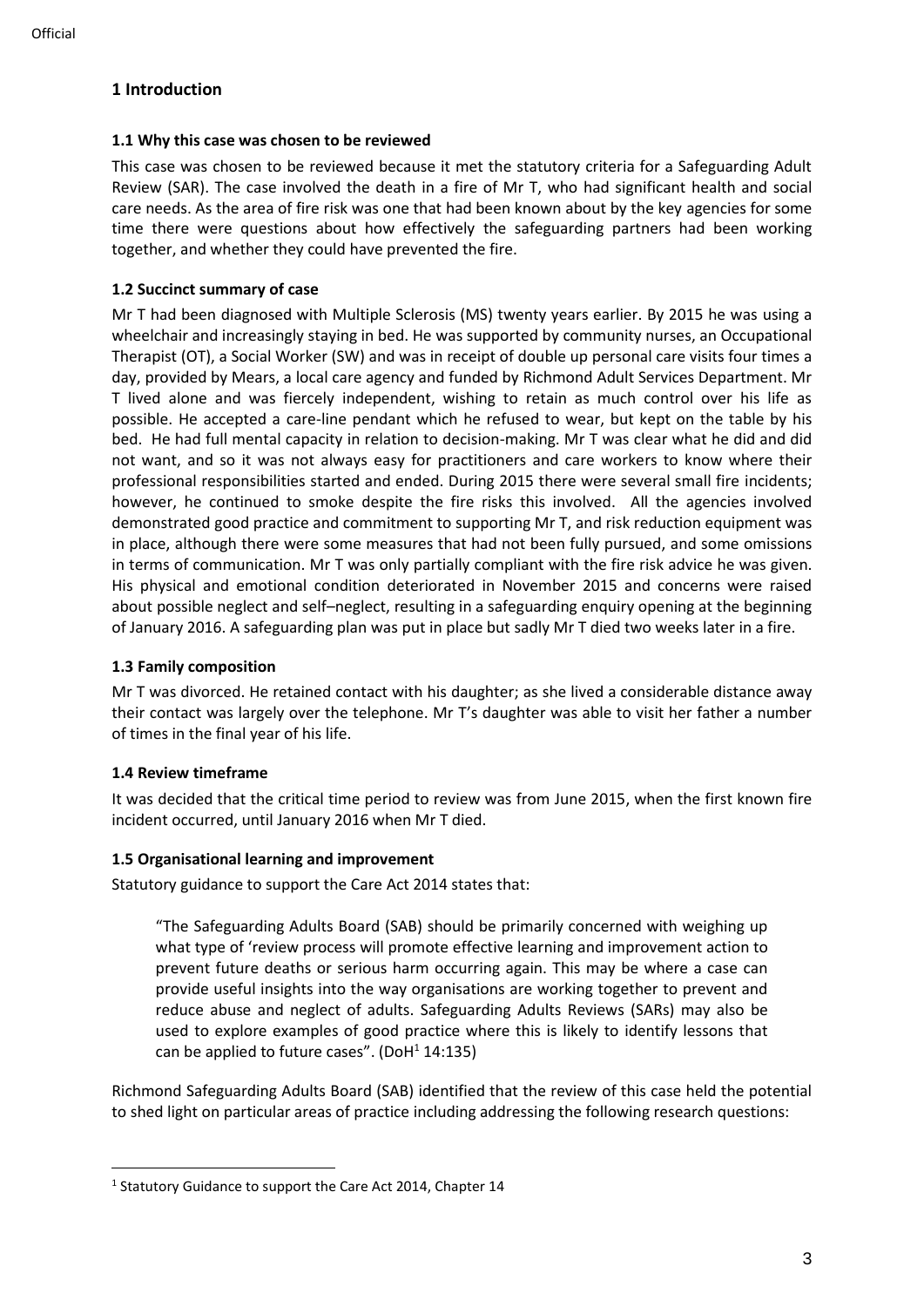- Are there approaches that can be taken to reduce risk in cases where an adult has mental capacity but still chooses to take high risks?
- How well are the responses working that we have already put in place to try to reduce these kinds of risks?
- Are there better ways that front-line practitioners and managers can capture and record the complexity of thinking behind decisions on high risk cases?
- Do we need to find additional ways of ensuring the effectiveness of multi-agency communication?
- How can we improve multi-agency approaches to shared risk assessment and risk management?

The use of research questions in a *Learning Together* systems review is equivalent to Terms of Reference. The research questions identify the key lines of enquiry that the SAB want the review to pursue and are framed in such a way that make them applicable to casework more generally, as is the nature of Systems Findings.

# **1.6 Methodology**

Statutory guidance requires SARs to be conducted in line with six principles:

- "there should be a culture of continuous learning and improvement across the organisations that work together to safeguard and promote the wellbeing and empowerment of adults, identifying opportunities to draw on what works and promote good practice;
- the approach taken to reviews should be proportionate according to the scale and level of complexity of the issues being examined;
- reviews of serious cases should be led by individuals who are independent of the case under review and of the organisations whose actions are being reviewed;
- professionals should be involved fully in reviews and invited to contribute their perspectives without fear of being blamed for actions they took in good faith; and
- families should be invited to contribute to reviews. They should understand how they are going to be involved and their expectations should be managed appropriately and sensitively." (DoH,14:138)

It also gives SABs discretion to choose a review methodology that suits particular circumstance:

"The process for undertaking SARs should be determined locally according to the specific circumstances of individual circumstances. No one model will be applicable for all cases. The focus must be on what needs to happen to achieve understanding, remedial action and, very often, answers for families and friends of adults who have died or been seriously abused or neglected". (DoH, 14:141)

Richmond SAB commissioned the SCIE *Learning Together* systems model (Fish, Munro & Bairstow 2010). The SAB asked that the review process should be based around a one-day Learning Together Workshop, which was used to engage the front-line practitioners and line managers, and generate the qualitative data needed to inform the review process. Details of what the review entailed is contained in the appendix of this report.

#### **1.7 Reviewing expertise and independence**

The SAR has been led by two people independent of the case under review and of the organisations whose actions are being reviewed. Alison Ridley is accredited to carry out SCIE reviews and Mary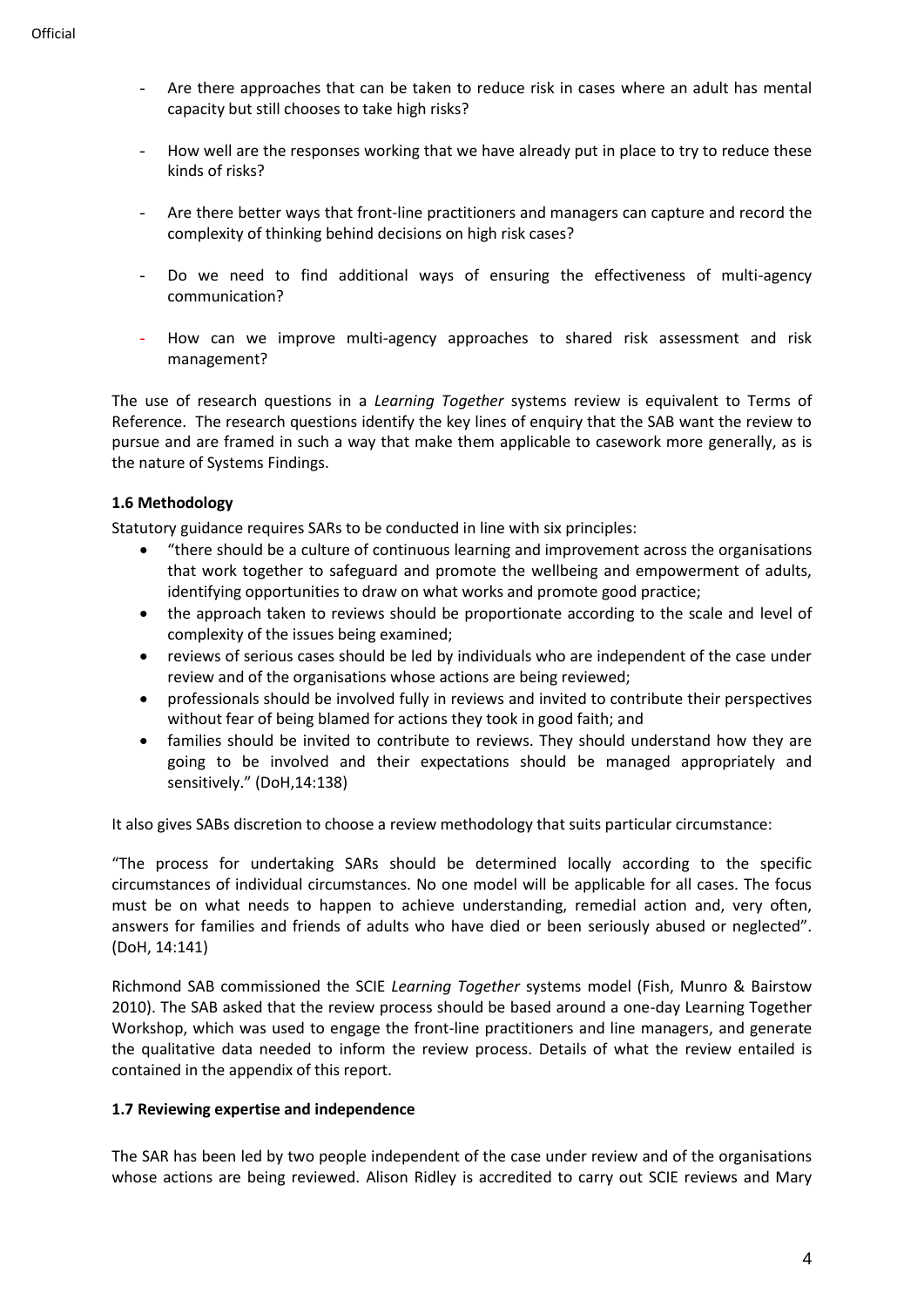Burkett who is trained and undertaking her accreditation. Neither has any previous involvement with this case, or any pertinent previous or current relationship with Richmond Council or partner agencies.

The lead reviewers have received supervision from SCIE as is standard for Learning Together accredited reviewers. This supports the rigour of the analytic process and reliability of the findings as rooted in the evidence.

#### **1.8 Methodological comment and limitations**

# Participation of professionals

All key practitioners and managers involved with the case were able to participate in the Learning Together Workshop. The Lead Reviewers were also able to talk separately with several key practitioners following the event to clarify factual information, and to meet with the senior agency managers who subsequently formed the Review Team. Although the local GP was unable to attend the Workshop, he was able to join the Review Team and contributed at a strategic level.

# Perspectives of the family members

Mr T's daughter was invited to be involved in the review process, however she felt that she did not want to be actively engaged in the process. She did not have any particular concerns about how her father's care and support had been provided or managed.

# **1.9 Structure of the report**

First the Appraisal of Professional Practice section provides an overview of what happened in this case. This clarifies the view of the Review Team about the timeliness and effectiveness of the help given to Mr T, including where practice was above and below expected standards. Secondly a short transition section reiterates the ways in which features of this particular case are common to the way professionals work with other adults and therefore provides useful organisational learning to underpin improvement. Thirdly the Findings form the main body of the report.

Statutory guidance requires that SAR reports "provide a sound analysis of what happened in the case, and why, and what needs to happen in order to prevent a reoccurrence, if possible (DoH, 14:149)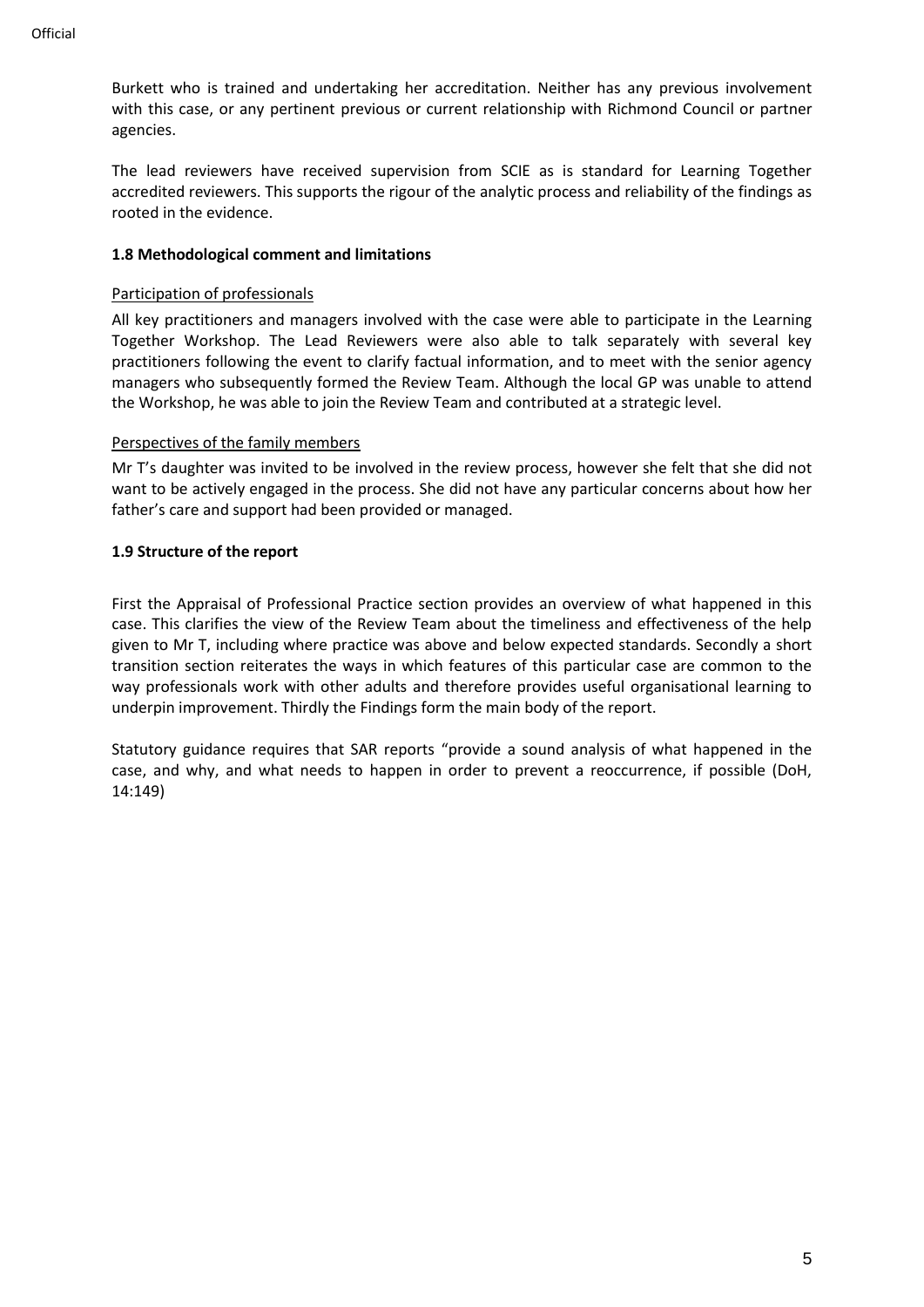# **2 The Findings**

# **2.1 Appraisal of professional practice in this case: a synopsis**

# **Introduction to the Appraisal of Practice**

This case highlights the practical challenges and ethical dilemmas that are generated when practitioners are supporting a service user who has the mental capacity to make key decisions about their care and support arrangements, but chooses to continue with risky behaviours. In this case the service user's severe physical disabilities meant that his wish to continue smoking placed him (and to a lesser extent his neighbours) at risk of an accidental fire. Despite a comprehensive care package and concerted efforts made by the key services to work in partnership with Mr T to reduce risks, there was also a continuing sense of powerlessness, anxiety and frustration felt by the practitioners and care workers who understood that a fire risk remained.

Mr T's choices and situation did not result in self-neglect until shortly before his death, as he was eating and drinking and was in receipt of a comprehensive care package. However, as his physical and emotional condition deteriorated, there are some clear links between the management of this case and the dilemmas that practitioners face when they work with people who have mental capacity and are self-neglecting, or for example abusing substances. In these situations there can be high risks but there are limited legal options available to support effective risk management plans. Practitioners and care workers were trying to find the right balance between listening to and supporting Mr T's wishes, and knowing how robustly they should challenge his 'risky' behaviours. The Care Act 2014 confirms that where an adult has mental capacity in relation to their support decisions but declines assistance "this can limit the intervention that organisations can make. The focus should therefore be, on harm reduction" (chapter 14.92). These ethical dilemmas are explored in **Finding 3.**

The case also highlighted how difficult it is to work effectively on a case of this nature without having a formal multi-agency framework to support the sharing of information and reflection on the risk management plan. This lack of a framework will be the case when situations do not meet the safeguarding criteria, or involve long term risks that are not appropriate to work with in a safeguarding framework for long periods of time. Throughout most of the period under review, even though high risks were present, Mr T was not being abused or self-neglecting, and so he only came within the remit of safeguarding much later in the review period. The impact when there is no multiagency forum to support reflection and shared decision-making in high risk cases is explored in **Finding 1.**

A great deal of constructive multi-agency practice was achieved, however sadly the efforts of the services were not successful in preventing Mr T's death in a fire. However, practitioners used their professional experience and knowledge to influence how the case was managed. The management support and team culture that was present and supported practitioners to work creatively in a person centred (as opposed to process driven) way is explored in **Finding 2.**

#### **Appraisal of Practice**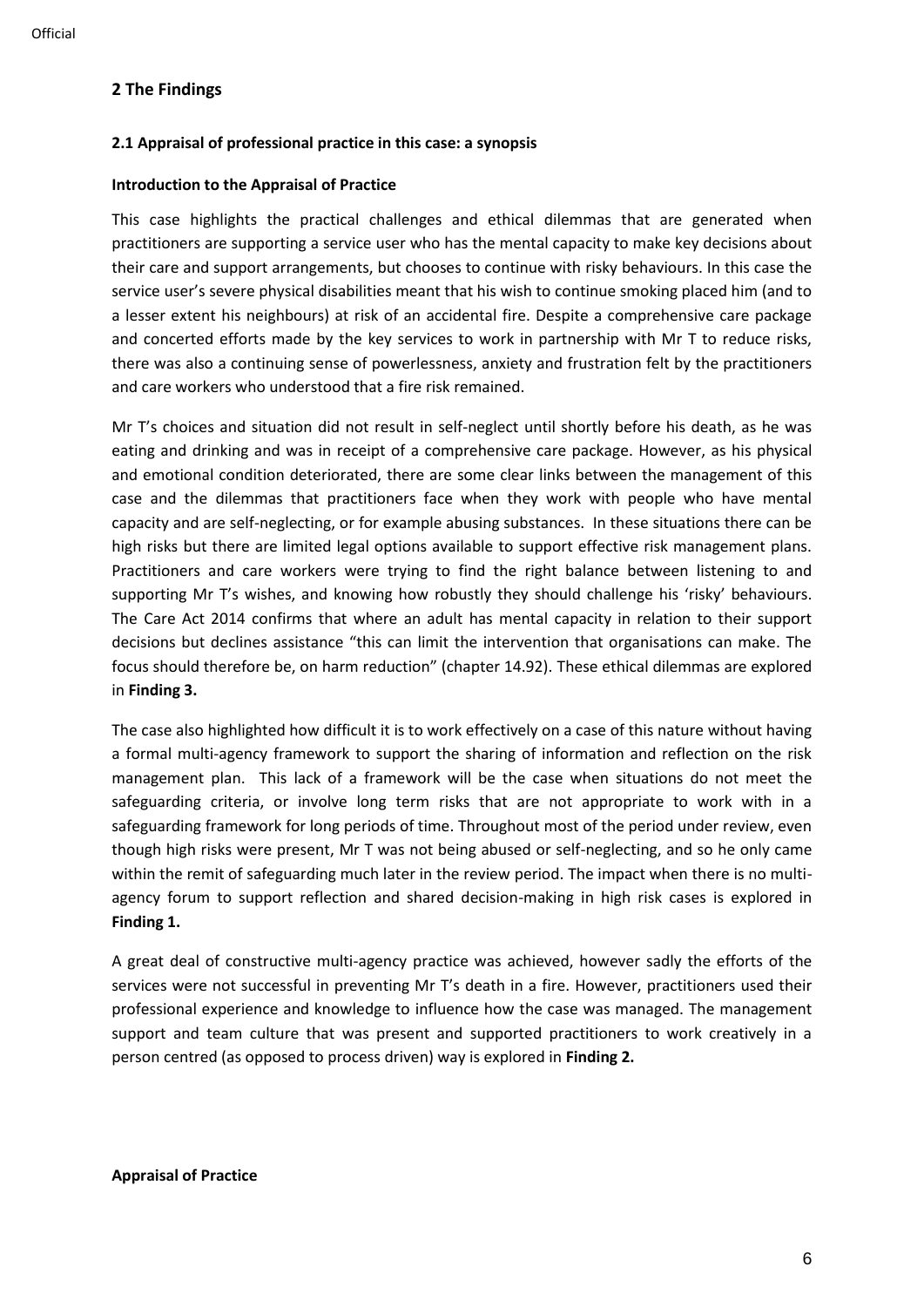# Initial fire incident leads to short hospital admission and follow up (June – July 2015)

On 13<sup>th</sup> June 2015 Mr T accidentally dropped his cigarette which started a small fire. The London Fire Service were called and removed him from his property. Mr T suffered some superficial burns and smoke inhalation. He was admitted to Kingston Hospital. The doctors who examined him confirmed that he was mentally alert and had capacity. Mr T told them that he felt he could maintain his safety at home and that he wanted to continue to smoke. The London Fire Service (LFS) arranged for an Accidental Dwelling Fire review to be undertaken to investigate the causes of the fire and advise the Local Authority and housing provider. The discharge process remained user focussed and made use of the available 'step down' resources. The OT and the Social Worker (SW1) worked in an integrated team which assisted with good communication and working relationships. The OT arranged for the specialist equipment to be delivered. The Fire Service advised the housing provider that a fire had occurred at the property. Two officers from the housing provider (RHP) ensured the property was secure and visited Mr T in hospital. Their approach was thorough and also ensured that the Housing Provider were aware of the potential risks in this case.

Mr T was discharged home on 26<sup>th</sup> June. The Fire Service gave advice about risks to Mr T. Two smoke alarms had been fitted by the LFS the previous year, one on each level of the property. The view of the London Fire Service was that Mr T's circumstances and choices posed a serious risk to him, and to a lesser extent potentially to the surrounding properties. It is understood that the Fire Officer discussed with Mr T the possibility of linking the smoke detectors to Care line, however Mr T was not willing to fund that service. The Social Worker was not aware of this option, so the issue of whether Local Authority funding might have been considered was not explored. The dilemmas raised for practitioners in responding to the choices made by service users who have mental capacity in relation to their decisions is explored in **Finding 3**.

The care package and DNs visits re-started, and Mr T was cared for in bed until his new wheelchair arrived. Fire retardant bedding was installed the following day. A second set of bedding could have been ordered from the Fire Service if required (for use when the first set of bedding was being washed); it was reported that this was not usual practice and did not occur in this case. Mr T had several pressure sores which were treated by the community nurses in partnership with the carers and with support from the GP, and healed well. A pressure mattress and hospital bed was already in place.

The care workers undertaking direct work with Mr T would generally not give him cigarettes when he asked for them, as they were conscious of the dilemmas of finding the right balance between responding to Mr T's requests, rights and needs and their professional responsibilities to reduce the risks of harm that he faced. It was known that Mr T was smoking when care workers were not present, and refusing to give him cigarettes tended to antagonise him, potentially endangering working relationships and their engagement with him. Some care workers would allow Mr T to smoke while they were in the house, because at least during the period that they were present, the risks were reduced, even though this meant that they became passive smokers. A further example of the ethical challenges for care workers came when for a period of time he resisted them using a hoist to lift him. He was too frail to use a standard hoist and not comfortable using other equipment, so ultimately he chose to be cared for in bed. It would have been useful for this particular dilemma to have been discussed across agencies to produce a consistent response for Mr T and one that care workers felt had been considered and more formally sanctioned in terms of their moving and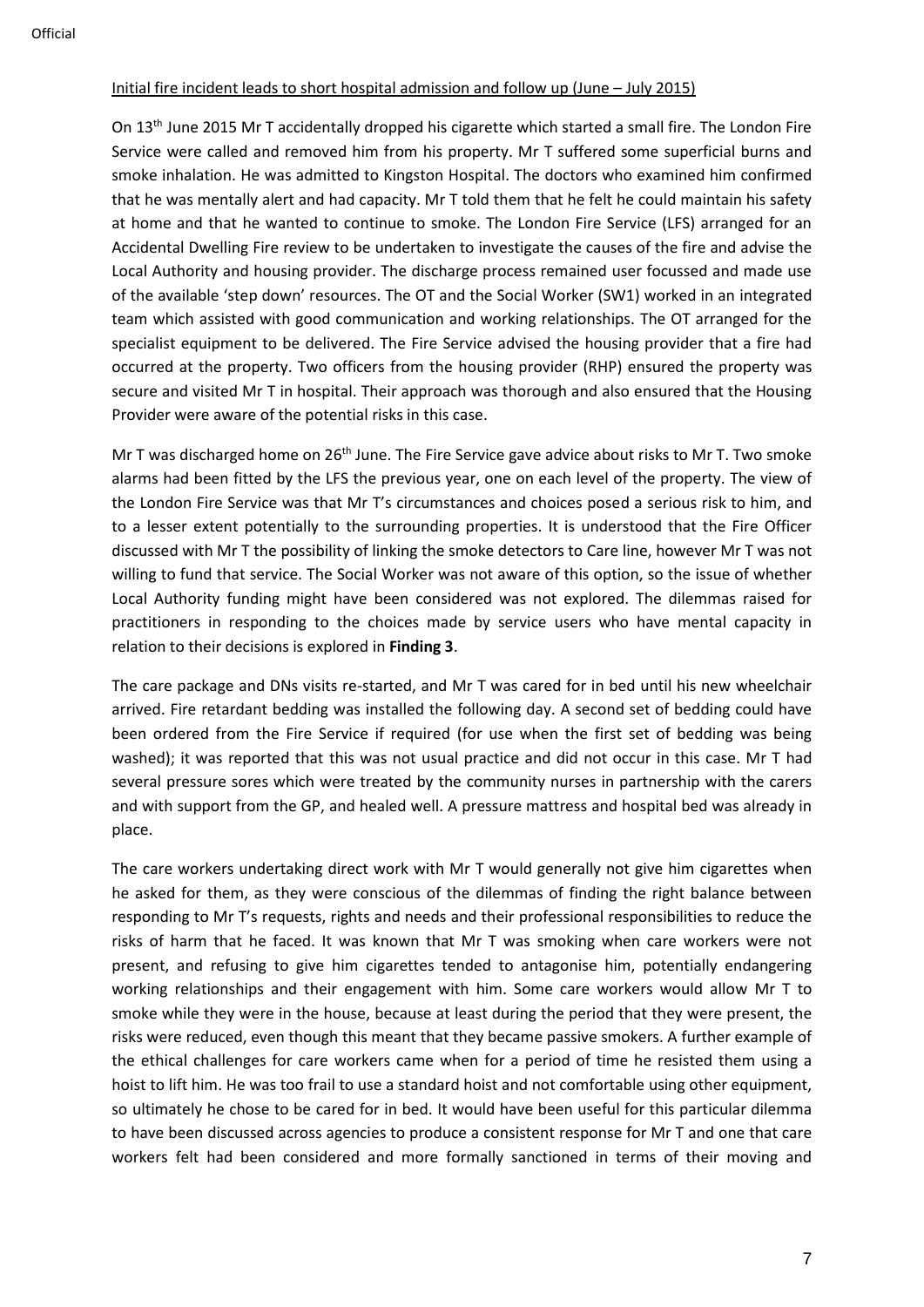handling guidance. The ethical and practice dilemmas faced by practitioners and care workers in cases of this nature are explored in **Finding 3.**

Two weeks after Mr T's discharge home SW1 held a review meeting on  $7<sup>th</sup>$  July to re-assess his needs, risk and his capacity. Mr T only had the use of one arm and, despite advice, he continued to use matches, rather than a lighter to light his cigarettes. A lighter, which would have been safer, was suggested but Mr T refused it. SW1 noted that Mr T was aware of the fire risks, and that he agreed to a second fire safety check by the Fire Service, which occurred on 16<sup>th</sup> July. SW1 arranged to be in the property at the same time as the Fire Officer, but, on the day, the Fire Officer arrived early so the visit was undertaken with a care worker present instead. Safety advice was again given and the Fire Officer confirmed that sufficient fire alarms were already in place. Mr T retained mental capacity and all agencies were conscious of the high risks his choice to smoke involved. SW1 and the carers discussed with Mr T alternative accommodation that would provide him with a greater level of monitoring, but he was not keen to consider a move. The evidence of concerted interventions to reduce risk by the care workers, the OT, the Social Worker and the Fire Service showed a high level of commitment to reducing risks. This practice was in contrast to the evidence quoted in the House of Lords Scrutiny Committee report (2014), which illustrated a tendency for agencies to disengage with cases where an adult retains mental capacity and choses to continue behaviours that generate risks<sup>2</sup>.

Mr T burnt his shoulder which led to further co-ordinated measures being taken to try to reduce risks (October/November 2015)

On 25<sup>th</sup> October, a care worker noticed that Mr T had accidentally burnt the top of his shoulder causing superficial burns. The care worker checked the injury and followed usual processes in terms of communicating with all key parties. Several days later a care worker visited and found that Mr T's ashtray had caught fire. The incident was reported to the Social Care out of hours team (AEDT). In response SW1 tried to persuade Mr T to accept a different type of ashtray that would have been less risky, but he refused and remained clear that he would still continue to smoke. SW1 called the care agency to discuss how she could support them and Mr T to reduce the fire risk, demonstrating a further positive practical attempt to reduce risk. The professionals also visited Mr T when his care workers were making their scheduled visits to maintain good communication with everyone involved.

Mr T was a tenant, his property and some of the neighbouring properties were owned and managed by RHP (the Housing Provider), who are responsible for maintaining the property and managing the tenancy. The housing provider was aware of the previous fire incident at the home and understood that risk mitigation measures were in place. Liaison between the Housing Provider and the Local Authority was very limited, which was an omission in this case. The value of finding opportunities for multi-agency sharing of information and shared risk management planning in cases where there are high risks but the concerns have not necessarily fallen into the safeguarding arena, is explored in **Finding 1.** 

The DNs noted that Mr T's pressures areas were intact and that he was eating and drinking well. On 9<sup>th</sup> November 2015, a re-assessment was undertaken by SW1 with a care worker also present. The Local Authority care planning and review format prompts consideration of fire risks and so these

 $2$  Report (2014) of the House of Lords Select Committee – post legislative scrutiny of the Mental Capacity Act 2005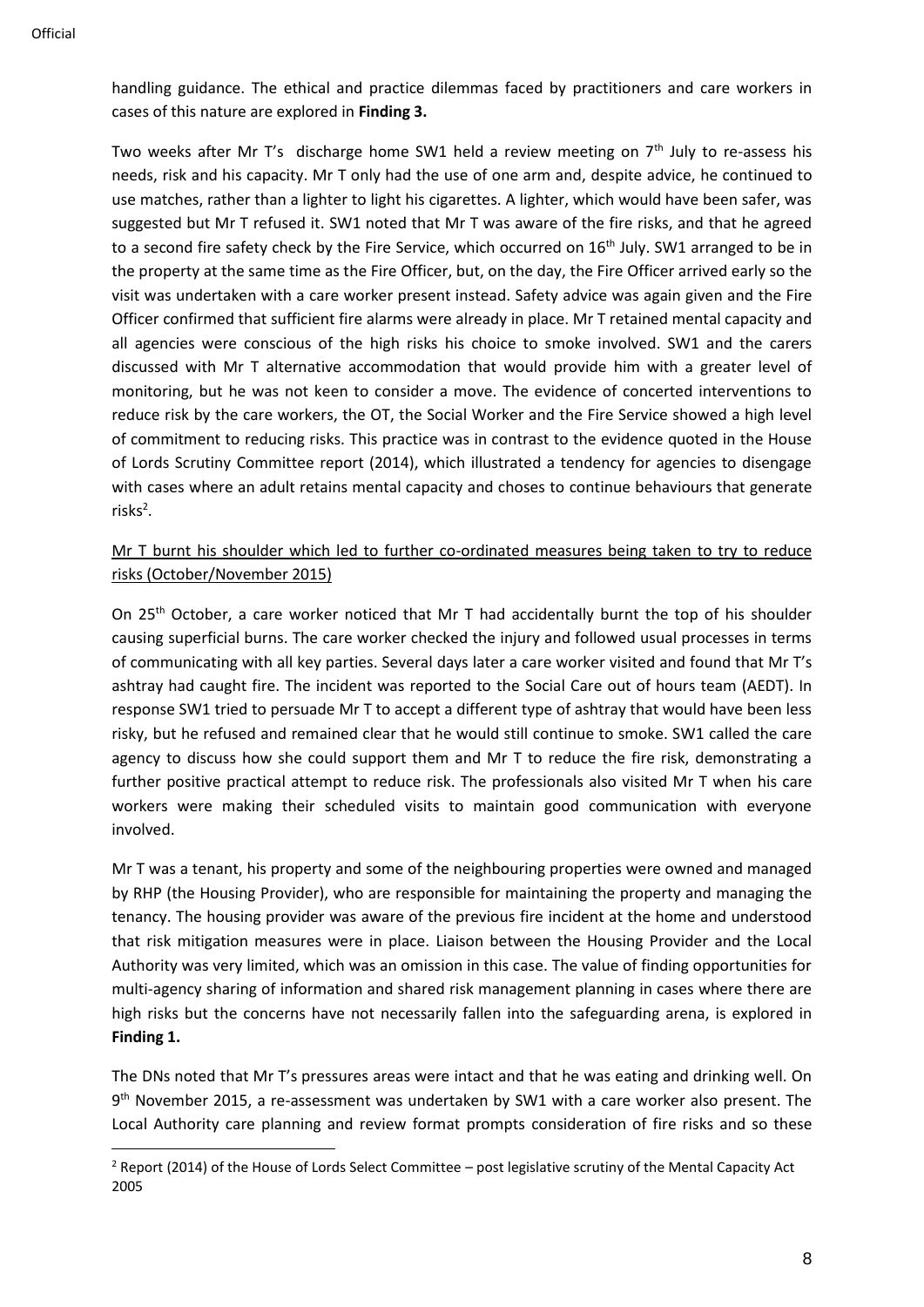were also considered each time his needs were reviewed by SW1. There were no concerns noted in relation to Mr T's mental capacity, and SW1 ensured that he was aware of the fire risks so that his decisions were properly informed. The care agency had ensured that as far as possible the care workers who visited Mr T, who tended to either 'love' or 'hate' people, were the same ones. This provided a continuity of carers, which was critical to maintaining good engagement with Mr T and ensured a high quality of care was delivered.

SW1 and OT had agreed that due to the risks in this case, in addition to the case being reviewed on a three-monthly basis (which was usual where a high risk was present) the case should also be held open and continue to be allocated to the same Social Worker to provide continuity and a higher level of responsiveness. This decision was a sound one, demonstrating good risk assessment and risk management by those practitioners, and support by their managers, and an ability to work creatively. The positive practitioner and management culture required to keep the needs of service users at the centre of the work is explored in **Finding 2**.

# Mr T's physical condition deteriorates further and the quality of care becomes an issue (December 2015)

At times Mr T resisted having personal care, such as having his beard groomed, and this appeared to become more of an issue during late November and December. Contact was made by the Care Agency Visiting Officer with his daughter on 27<sup>th</sup> November to see if she would arrange for Mr T's hair and nails to be cut. Agency care workers had become concerned about Mr T's weight loss and discussed this with the GP. On 8th December, a nurse visited who had not seen Mr T for some time and she was worried by his weight loss. She felt that he appeared unkempt and the house seemed untidy. Mr T had been reluctant to allow the care workers to shave him because the particular care worker that he liked to do that task was on leave, so his beard had been allowed to grow. The nurse was also concerned to find that the pressure mattress was not working properly. The mattress provider had been informed by the care agency but had not yet mended the mattress, and this had not been followed up by the care agency. This was reported by the nurse to SW1 who arranged for the mattress provider to visit the same day to mend it. The nurse noted two pressure sores on Mr T's sacrum and a grade 2 sore on his hip. The nurse discussed her concerns with the care worker whom she perceived to be rather defensive. The nurse reported her unhappiness with the care, and raised her concerns about the fire risk ensuring the SW1 was aware. The following week a DN noted that the pressures sores were almost healed and the one on the left buttock remained a grade 2. The DN service had worked effectively over a long period with Mr T, providing good care and maintaining his skin integrity. They discussed supplement drinks with Mr T who was agreeable to taking the ones that he liked.

#### Safeguarding Enquiry co-ordinated (January 2016)

On 1 January Mr T fell out of bed and was found by a care worker on the floor, who called an ambulance and waited with him. The ambulance crew checked him over and as there were no injuries, they put him back in bed, however they were concerned by both his appearance and because he told them that he had scratched one of his eyes two weeks earlier but this had not been treated by the carers. The Ambulance Service raised a safeguarding concern (received on 4 January 2016) to the Local Authority which highlighted potential neglect by the care agency and also potential self-neglect by Mr T. The Local Authority had made effective efforts to increase awareness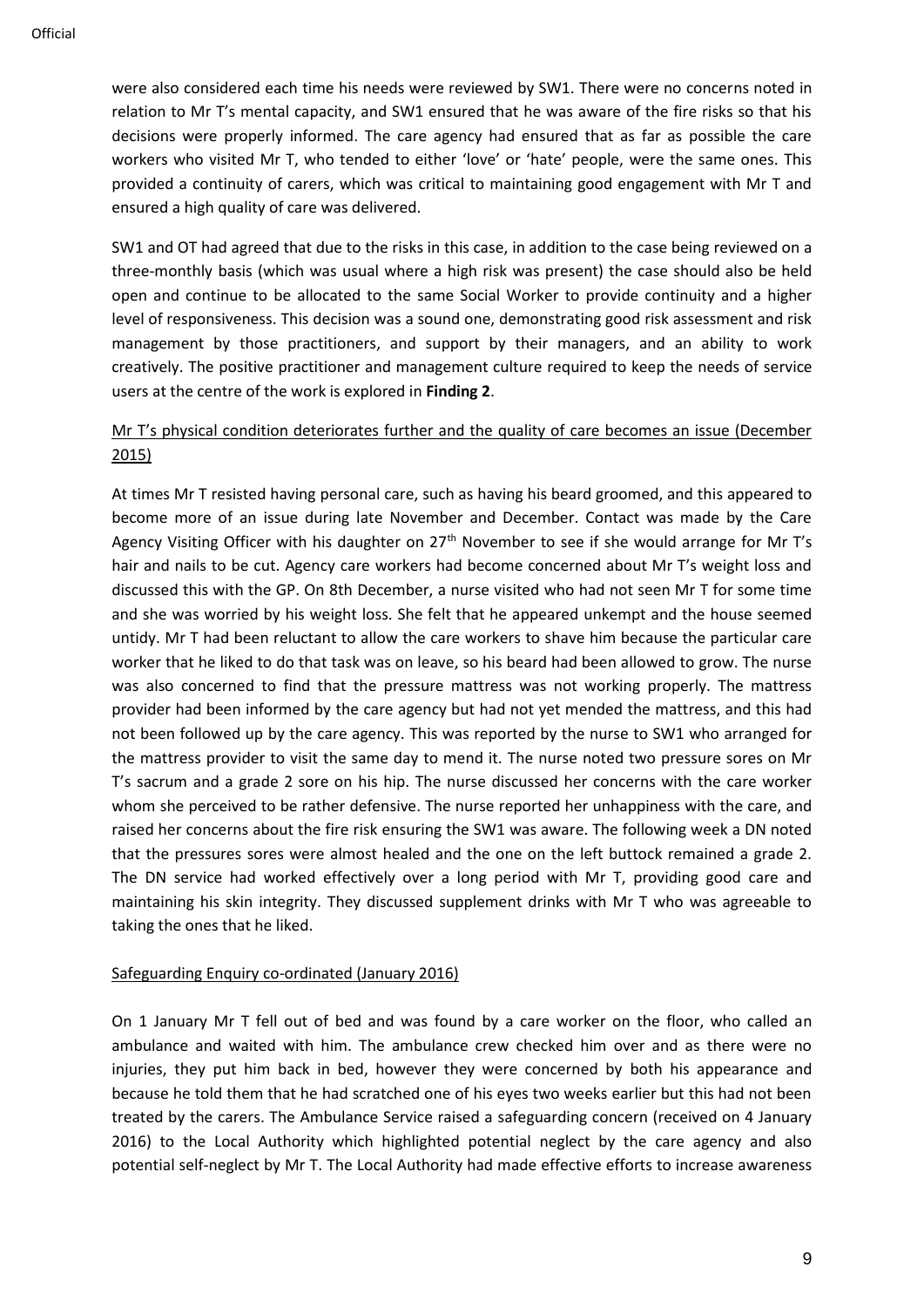about self-neglect amongst safeguarding partners in response to the implementation of the Care Act 2014. SW1 went out to visit Mr T and then had a discussion with her team. The swift response was good practice. She specifically asked that another colleague (SW2) lead on the safeguarding response to allow a fresh pair of eyes to look at the case, and she advised SW2 that there were fire risks in addition to the potential neglect and self-neglect concerns. This was further evidence of the team and management culture supporting practitioner's judgements and providing a person centred, high quality response.

The following day the case was allocated to SW2 to arrange a multi-agency safeguarding meeting with Mr T. The swift allocation of the case and beginning of the enquiry demonstrated responsive practice. The next day (7th January) SW2 visited Mr T at home to discuss the safeguarding concerns. She noted that fire alarms and a protective blanket set were in place. Mr T initially said that he did not want or need to have a safeguarding enquiry, however SW2 persevered and persuaded him that it would be worthwhile. He agreed. This piece of very positive practice illustrated how the Local Authority were putting the principles of 'Making Safeguarding Personal'<sup>3</sup> into practice, ensuring that the adult was at the centre of the process, and that his views and wishes were considered. SW2 was effective in building trust with Mr T, an approach which has been shown in research to be the most effective way to work with adults who tend to self-neglect<sup>4</sup>. SW2 co-ordinated the safeguarding enquiry process, liaising with the community neuro-rehab team, dietician, OT, MS specialist and telecare. However, there had not been any liaison with the London Fire Service or housing provider at this point, which was an omission.

The following day the initial safeguarding enquiry meeting was held with Mr T at his home with SW, the OT, the DN and the care agency all present. It was very positive to have arranged for the key partner agencies most directly involved to be present at Mr T's home. It is not possible or appropriate for multi-agency safeguarding meetings held in the homes of service users to be large or formal. In this case the principles of 'Making Safeguarding Personal' were clearly followed. The agreed actions included a further re-assessment by Mr T's Social Worker, a review of the care logs, and actions to contact Mr T's daughter, GP and OT. It was also agreed that given the risks and complexity of Mr T's condition it would be appropriate to start a Continuing Health Care checklist to explore whether the funding of the care package should be shared or taken on by the NHS. It was also agreed that feedback should be provided to the DN who had raised the safeguarding concern. The actions were undertaken very swiftly over the following days and the emphasis placed on feeding back outcomes to the referrer was notable, a task that is highlighted often overlooked.

The OT continued to discuss equipment options with Mr T. He confirmed that he was happy with his care and still wanted to remain at home. He was agreeable for another safeguarding meeting to be held at his house. The SW followed up by sending an email to the Dietician regarding Mr T's weight loss and also made plans to source hair washing equipment and a mobile hair dresser. These are further examples of how the Local Authority practitioners were putting the principles of the Care Act 2014 into practice; the action plan illustrates a well-balanced focus, not only on safety and protection, but also on wellbeing. On 11th January, the OT emailed the Fire Service to request additional fire retardant bedding. The SW also discussed Mr T's needs with the Physiotherapist regarding bed positioning, the Community Neuro Physio Therapist and the MS Nurse specialist. On 14th January SW2 met Mr T's daughter who agreed to arrange for his hair and nails to be cut and to assist with ordering shopping.

<sup>&</sup>lt;sup>3</sup> Chapter 14, Care Act statutory guidance

<sup>4</sup> SCIE Self-Neglect research paper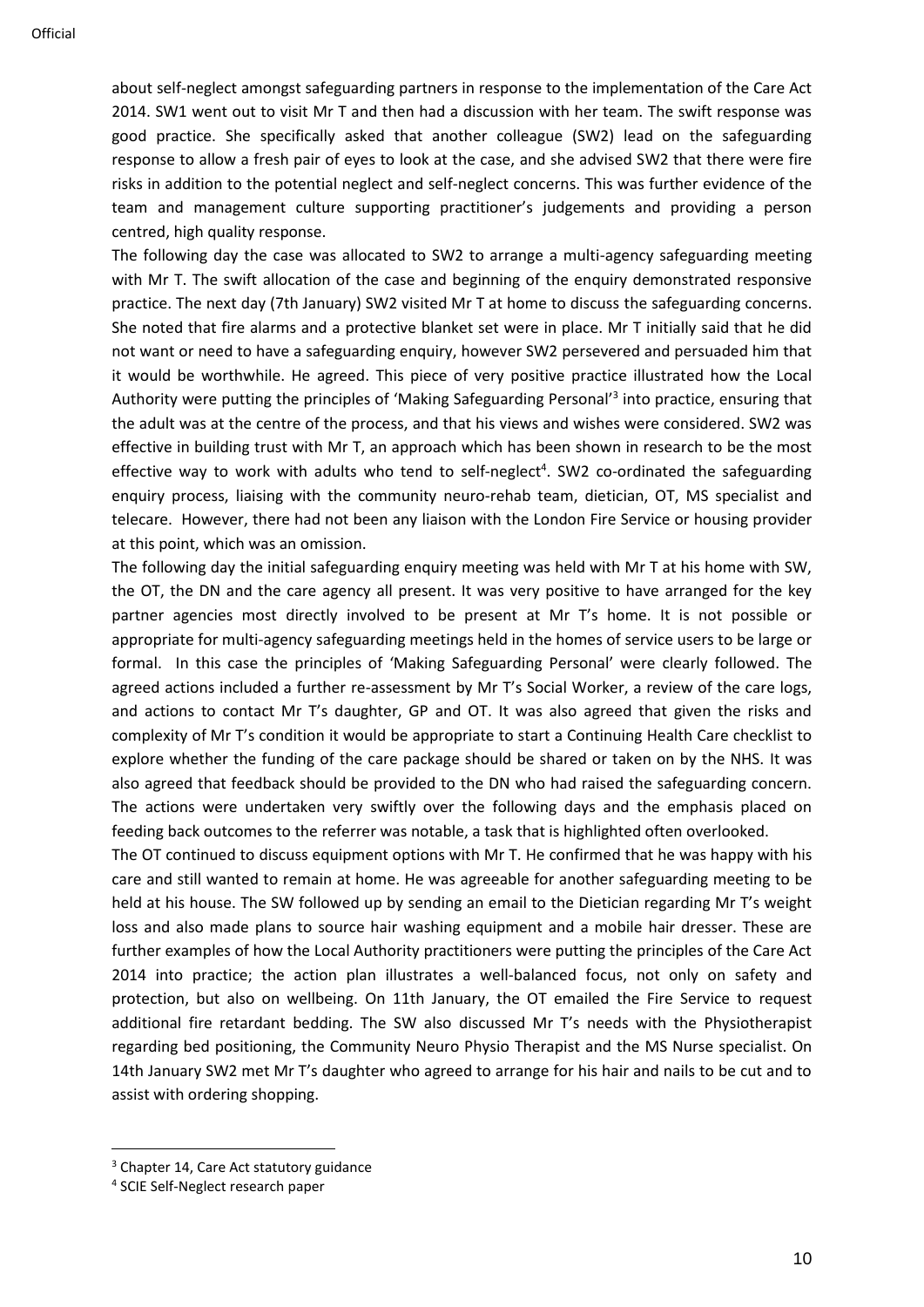# Fatal fire incident (19<sup>th</sup> January 2016)

At 10:00 a DN visited Mr T, who was found to be alert in bed. The house smelt of cigarette smoke, which was not unusual. The nurse did not recall seeing the fire retardant bedding in use; it is not known whether it was or not. Mr T's pressure areas were intact. At 15:39 SW2 rang Mr T to arrange a home visit, however there was no answer, so she left a message. It was not unusual for Mr T not to answer his phone. The 'No Response' policy was followed and a message was left advising the care agency that he had not responded. At 18:14 a fire was reported to the Fire Service by Mr T's neighbour. The Fire Service arrived at the house at approximately 18:22, at the same time as the care worker. The Fire Service sadly found Mr T dead at 18:24. The care agency informed the out of hours AEDT. The Police and the family were then informed.

# **2.2 In what ways does this case provide a useful window on our systems?**

This case has several elements which are common to other cases involving adults who have mental capacity but may still be at risk of abuse or neglect, and/or at risk of self-neglect. Cases of this nature can be particularly challenging for professionals if the adult is not keen to engage with protective measures, and instead chooses to make what may seem to be 'unwise decisions'. Professionals may subsequently struggle to reduce risks effectively. In these cases, practitioners face complex ethical and practical challenges with limited legal powers to intervene. These dilemmas are emotionally demanding and may leave professionals feeling powerless and frustrated. There are rarely any easy legal or ethical answers to the questions raised by this kind of case, however the findings that have emerged from this SAR identify three areas of learning which will apply more broadly in other cases where adults are at risk of abuse, neglect or self-neglect and have mental capacity but are choosing to accept high levels of risk.

# **2.3 Summary of findings**

The review team have prioritised three findings for the SAB to consider. These are:

|    | <b>Finding</b>                                                                                                                                                                                                                                                           | Category                                                |
|----|--------------------------------------------------------------------------------------------------------------------------------------------------------------------------------------------------------------------------------------------------------------------------|---------------------------------------------------------|
| 1. | Outside safeguarding there are limited mechanisms that bring staff<br>together from key agencies to plan and review their work in cases<br>involving high risks, increasing the chances of interventions being<br>less effective.                                        | Communication and<br>collaboration in long<br>term work |
| 2. | In Richmond, a willingness to make management decisions that<br>effectively support professional judgment generates a positive<br>climate in which person centred practice thrives.                                                                                      | Management systems                                      |
| 3. | The tensions that exist when an adult has capacity and continues to<br>choose high risk behaviours can leave practitioners feeling<br>personally and professionally responsible when they have limited<br>legal or practical authority or power to keep the person safe. | Service user-<br>professional<br>interaction            |

# **2.4 Findings in detail**

**2.4.1 FINDING 1: Outside safeguarding there are limited mechanisms that bring staff together from key agencies to plan and review their work in cases involving high risks, increasing the chances of interventions being less effective.**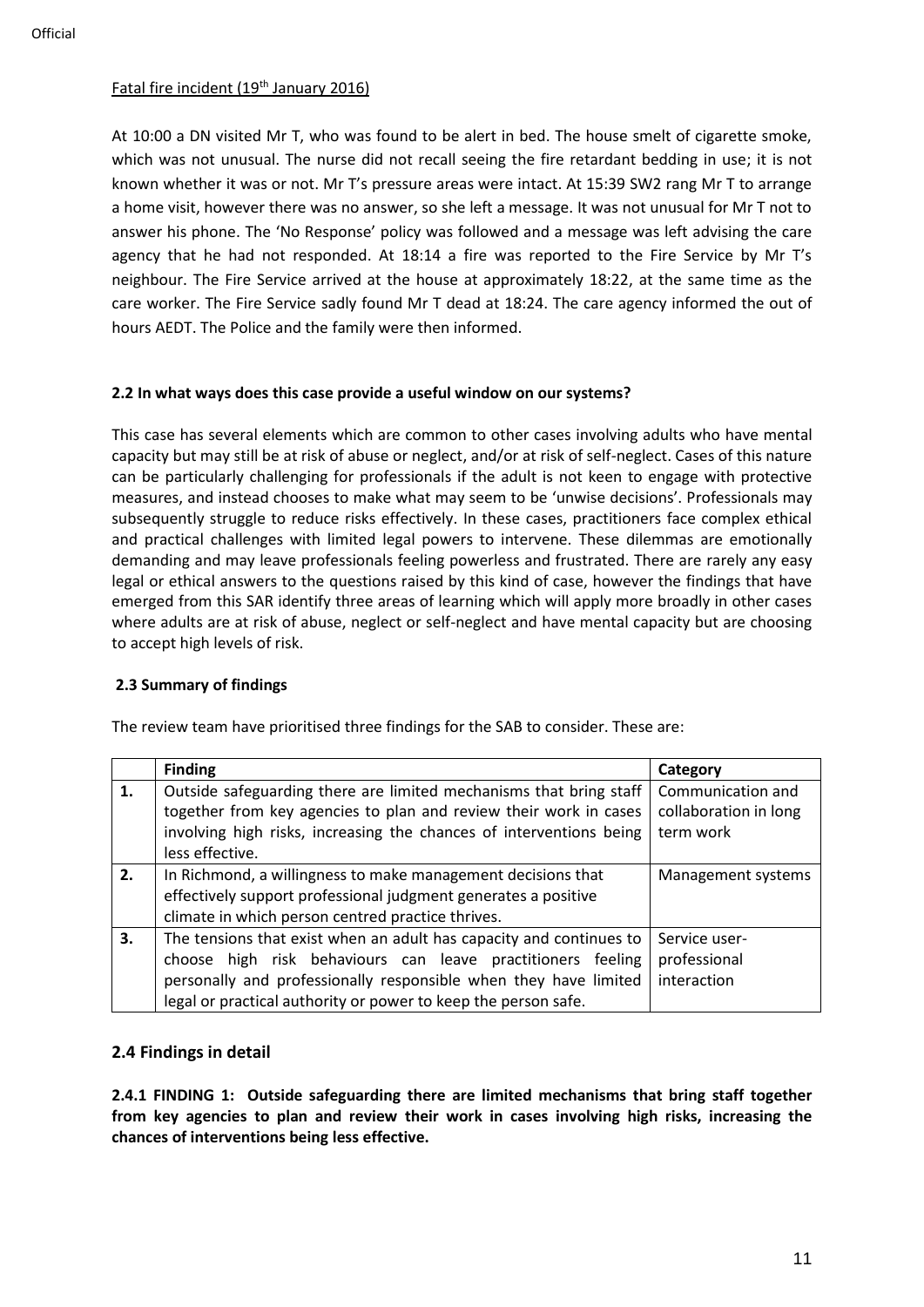Safeguarding processes provide a statutory response where there are concerns of risk to adults who due to the nature of their disabilities are less able to protect themselves from abuse and neglect. Previously safeguarding enquiries were focused on situations where the service user was being abused or neglected by a perpetrator, however the Care Act 2014 broadened the safeguarding categories to include cases of self-neglect, which often have a particularly difficult combination of high levels of risk and service users who are reluctant to engage with services.

Even though cases of self-neglect now fall within the remit of safeguarding, the nature of these cases is long term and they do not always have specific incidents of harm that lend themselves to a one-off safeguarding enquiry. The risks are chronic and not generally easy to minimize. Cases of this nature can be particularly demanding for practitioners. Opportunities for multi-agency information sharing, reflection and joined up risk planning are essential to effectively support service users and assist practitioners in their role. Where self-neglect cases do come within safeguarding framework, this will only be for a short period, which is unlikely to fit well with the chronic nature of the risks that need to be managed.

In Richmond since the death of Mr T, a risk panel has been set up, which has increased the opportunity for shared multi-agency risk management, but is still in its first phase of development and is not yet known about across all agencies.

# **How did this issue manifest itself in this case?**

Through most of the period under review the practitioners discussed the case informally with colleagues in other agencies, however the case was managed largely outside of the safeguarding framework, so there was no formal multi-agency structure for practitioners to share information or undertake shared risk planning. Mr T's situation was only brought within the safeguarding framework for a short period in the same month as the fatal fire. At that time, there was no other multi-agency forum or framework for practitioners or their managers to use to reflect on the case, or to undertake shared risk decisions.

There was a consistently high level of input to Mr T across agencies and a good level of continuity of support was maintained; with some staff having worked with him for several years. However it would appear that the multi-agency conversations did not benefit from having all practitioners in the same place at the same time and so there was incomplete information available. For example, it was only after his death that a practitioner very close to him realised how much information was held by others involved in his case who she had previously not had direct contact with.

#### **What makes this an underlying issue rather than particular to this case?**

There are a large number of cases where there are high risks but safeguarding criteria are not met, where for example the nature of the service user's condition or behaviour generates risks but abuse or neglect are not a part of the picture. This can also happen in cases where service users are misusing alcohol or substances. Additionally, cases which involve chronic risks that are not easily reduced or resolved (such as cases of self–neglect), and those where a traditional one-off safeguarding enquiry approach does not fit with the on-going nature of risk management, may not fit well within the safeguarding process. Members of the Review Team and practitioners who attended the Learning Workshop were able to identify many cases that fell into this category, and they expressed the view that a multi-agency meeting across health, social care and other agencies, would bring benefit to the broader management of these cases.

As a result of Mr T's death a Multi-Agency Risk Panel has been established in Richmond, the Vulnerable Adults Management Panel (VAMA), which has provided a forum for the discussion of the most difficult cases which do not fall within the safeguarding criteria. However, responses from practitioners at the Learning Workshop and from some members of the Review Team suggest that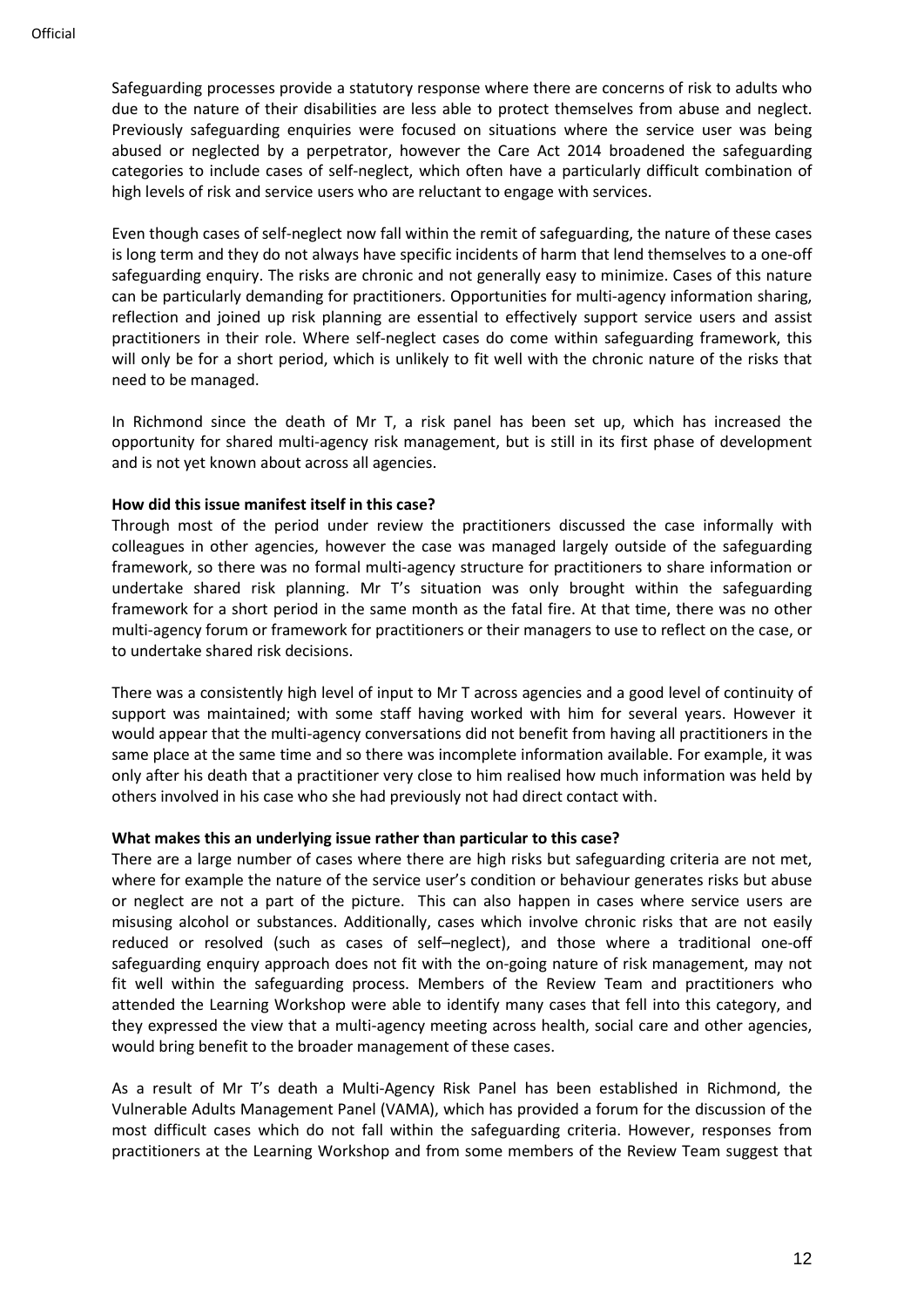there are still cases which do not currently benefit from this kind of opportunity and there is a lack of awareness of the panel.

#### **What is known about how widespread or prevalent the issue is?**

Members of the Review Team acknowledged that opportunities for multi-agency case discussion across health and social care agencies are not always available, and this seems to be a particular issue in terms of finding opportunities to for social care to link directly with primary care. Social workers in Richmond have regular contact with the community matrons to discuss cases, and three local GP practices have regular social care involvement in case discussion meetings; however, social care members of the Review Team acknowledge that the way they currently provide input into these three practices could not be rolled out across Richmond.

It became apparent at the Learning Workshop that not all participants were aware of the VAMA, so although it is in place, further work is required to ensure all agencies know how to refer cases into the forum. Some concerns were also expressed that the VAMA was not always able to respond quickly to requests for case discussion due to the level of demand.

Although information sharing protocols exist these do not include all agencies in Richmond which might be involved in this type of case. Some members of the Review Team questioned how effective the protocols are in practice. The Fire Service have broader information sharing agreements in place with other boroughs which they feel aids communication more effectively between front line practitioners.

Safeguarding Adults Boards in other areas have developed a variety of ways of responding to cases of complex and chronic risk which are not open to a safeguarding process. In Reading a multi-agency risk panel provides a similar approach to the VAMA panel, and actively involves the service user in the risk planning process. In Hampshire, instead of having a stand-alone risk panel, the local agencies have signed up to use a multi-agency risk framework, which builds on existing frameworks such as the Care Programme Approach (CPA), and provides key good practice principles, such as holding multi-agency risk planning meetings, for cases involving chronic risk<sup>5</sup>.

#### **What are the implications for the reliability of the system?**

Managing cases where there are chronic risks is difficult intellectually and emotionally. In these situations practitioners will be able to provide their best response to support service users when there are opportunities to review risk in a multi-agency forum. Without effect mechanisms in place to share information and manage risk across agencies, there is a higher risk of poorer outcomes for service users and emotional exhaustion for staff.

In Richmond, the VAMA panel (which was set up in February 2016) has members from social care, health, housing and the fire service, and receives referrals for cases where there is cause for concern due to tensions between the rights and choices of the adult and where the level of risk for the service user is high. This has increased the potential for cases to be captured and examined in a senior multi-agency forum, and also provides a valuable way of lessening the intense emotional burden described by front line staff when they are holding a case which involves high risk but where there are limited ways of reducing the risks. Assumptions about the roles and responsibilities of other agencies can be clarified and constructive challenges can be raised about how well existing risk plans are working. By working through possible solutions senior managers on the panel can utilize their experience and knowledge to generate fresh ideas, or ensure practitioners are supported with their existing plan. Additionally, agencies can support each other in seeking legal sanctions if this needs to be the case. The VAMA has provided a good starting point for agencies in Richmond to

<sup>5</sup> Details of the risk framework can be found on the Hampshire SAB website.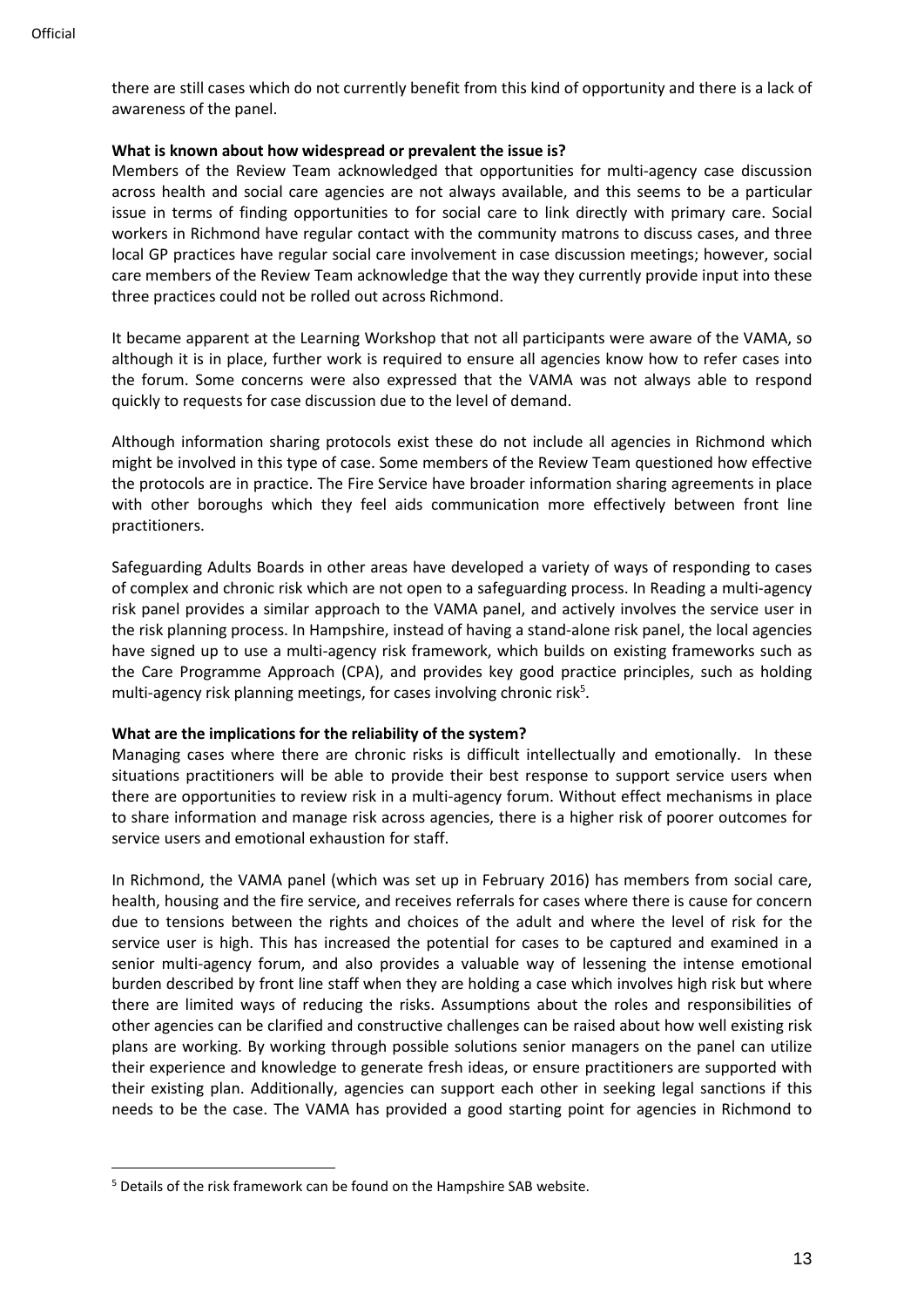respond to this finding, however further thought is required to ensure it is working as effectively as possible.

**FINDING 1 – Outside safeguarding there are limited mechanisms that bring staff together from key agencies to plan and review their work in cases involving high risks, increasing the chances of interventions being less effective.**

The complex nature of health and social care support to service users requires a variety of mechanisms to manage risk across agencies, to ensure that the voice of the service user remains central to the risk management planning and to support front line practitioners. Formal safeguarding processes provide this for those cases which meet the safeguarding criteria, but for high risk cases that fall outside safeguarding other options are needed.

The newly established VAMA panel has made a positive start to respond to this issue but feedback suggests it struggles at times with workloads and is also not yet known about across all key agencies.

- $\Box$  How can SAB members gain a clear picture of the kind of outcomes the VAMA have been able to achieve so far?
- $\Box$  Maintaining a positive risk taking approach and avoiding defensive practice is a key quality indicator in risk management. How can the VAMA maintain this kind of quality in its responses?
- $\Box$  Are all the necessary agencies represented at the VAMA? And are all agencies aware of how to refer?
- $\Box$  What mechanisms will the Board need to ensure that the VAMA is resourced appropriately and is sustainable?
- $\Box$  During the course of this review one suggestion that emerged from staff was that the VAMA had a small budget to support costs of one off items to assist in risk reduction. How practical would this be?

# **2.4.2 FINDING 2: In Richmond, a willingness to make management decisions that effectively support professional judgment generates a positive climate in which person centred practice thrives.**

The Care Act 2014<sup>6</sup> underlines the importance of working in a person centred and holistic way to support service users. Explicitly it states "A move to outcome and needs based assessment would put the individual and their views, needs and wishes at the centre of the work as the setting of outcomes is both a personal and subjective process". In relation to safeguarding practice, the 'making safeguarding personal' ethos introduced in the Care Act embeds person centred working at every stage of the safeguarding process. This can though be quite challenging for agencies to get the right balance between making good use of formalized or automated risk management processes and still provide a personalised response to individual cases.

In many agencies assessment forms generate recommendations about how cases should be managed. In Richmond Borough Council practitioners use LBRuT 'framework-i', a computer based risk matrix assessment format. This allows key risk information to be identified and recorded by

**<sup>6</sup>** The Care Act 2014 Department of Health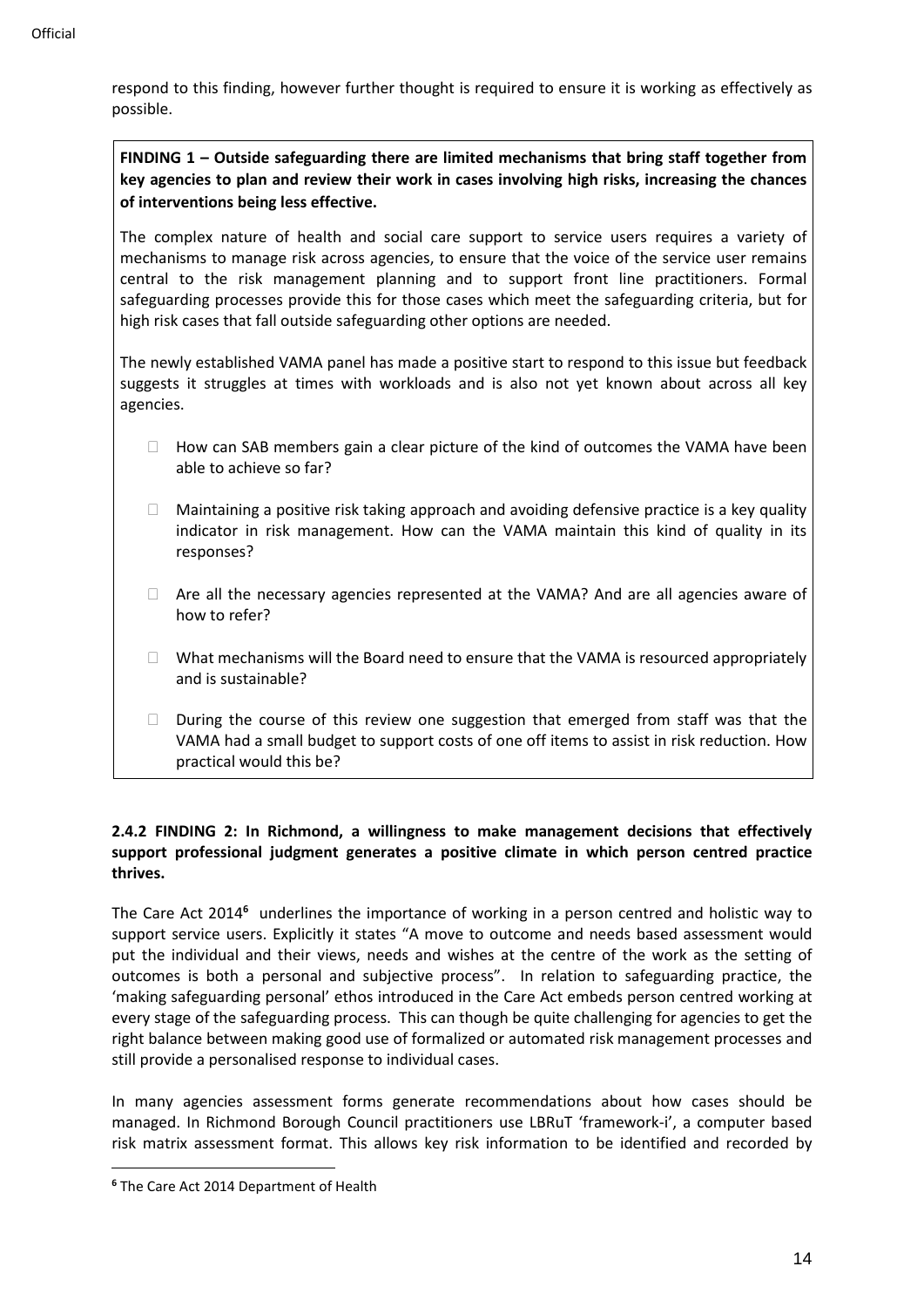practitioners as part of the assessment process, the level and type of follow up required is automatically recommend based on this information. A potential challenge when risk assessment formats or processes are in use, can be to find ways to enhance opportunities for practitioners to effectively influence key decisions about how cases are managed. It is important that the practitioner's professional views are a part of the decision making, as this will usually support more individualised and person centred outcomes for service users.

#### **How did the issue manifest itself in this case?**

Mr T had a progressive illness, was a smoker and limited to his bed. He had the capacity to make decisions about his care and was fiercely independent. He was making decisions that posed potential risks to himself and to a lesser extent, others. The social worker undertook the usual assessment on 'framework-i' and the tool's outcome for this case was a recommendation for quarterly review by the Duty Team (as opposed to the case being held by one worker consistently). However the social worker and OT involved in the case did not feel this was appropriate given the particular dynamics of this case and Mr T's tendency to only accept a some of measures to reduce the risks his choices generated. They approached their manager to discuss this and gained agreement to keep the case 'active' and allocated to the same worker to support continuity and speed of response if there were any difficulties; the request was agreed. In this case the manager was willing to agree to the request because the practitioners knew Mr T well and were able to make a clear case to show that, in this case, the management of risks would be more effective if the case remained open rather than just being reviewed quarterly.

This flexibility by the manager provided them with the ability to respond in a person centred way with Mr T, providing the level of engagement and oversight to his care that they thought was required in order to minimize his risk. By keeping him on their active caseload they ensured that they could continue to review his progress, that staff who made decisions about his care where those who knew him best, and that there was continuity to maintain a good working relationship with him. This also provided continuity of support for the care staff providing personal care to an adult whose choices were known to generate risks.

#### **What makes this an underlying issue rather than particular to this case?**

The social worker and manager confirmed that this was usual practice in their team. When we discussed this with the social worker, she confirmed that she has several examples on her caseload of similar cases posing high risk being retained as open active cases for longer periods (e.g. one that has been kept open for 2 and a half years). This is typical practice within that Care Management Team where practitioners have open conversations with their managers and the combination of 'experience and gut instinct of the practitioner' is valued and trusted by their manager. The underlying philosophy is that the team knows its local population and service users.

#### **What is known about how widespread or prevalent the issue is?**

Feedback from the Review Team confirmed that this approach is standard practice within this social care team in Richmond; the team has a positive culture of involving practitioners in practice discussion meetings and decisions. Within the team the proportion of cases where it has been agreed that cases should be held open over a longer-term period in response to the needs of the individual cases is approximately 25%. It has not been possible within the scope of this review to explore whether this positive approach and culture is established in other local social care teams or in teams within other agencies locally.

#### **What are the implications for the reliability of the system?**

While risk tools provide an essential basis to work from, a willingness by practitioners and managers to remain alert to professional judgement which may vary from a tool or process outcome, helps to prevent an automated and uniform response to people's support and helps ensure that personalised and individualised decision making is in place, aimed at keeping people safe by responding to their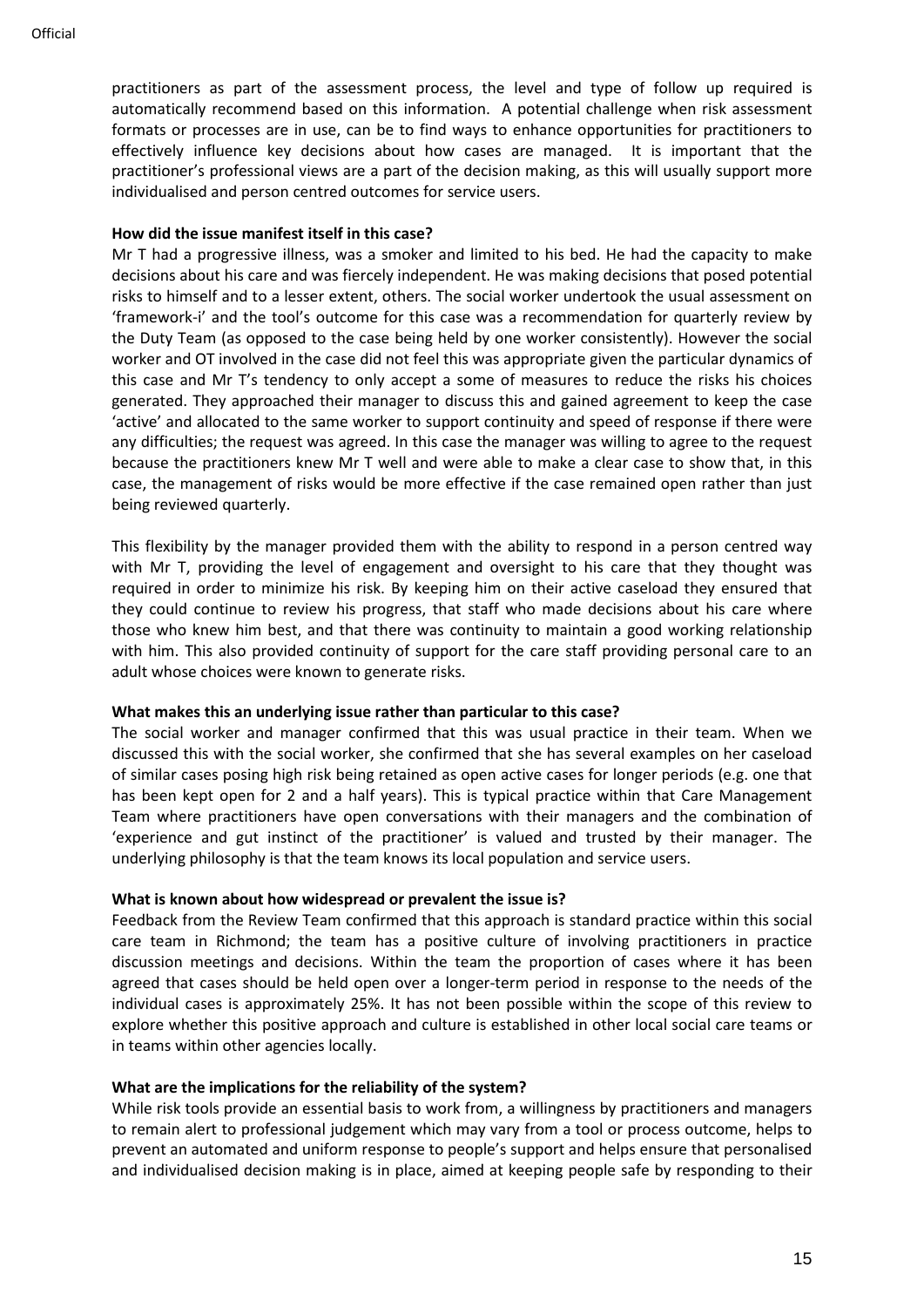specific needs. Decision-making needs to draw on the results of risk assessment tools, not be dictated by them. Where this is understood and supported managers are more able to effectively support the critical thinking of their workforce, and it is less likely that errors will occur based on an automated approach.

# **Finding 2: In Richmond, a willingness to make management decisions that effectively support professional judgement generates a positive climate in which person centred practice thrives.**

Professor Eileen Munro in her Review of Child Protection discussed the implications when priority is given to process over practice. She identified that managerial attention in the services she reviewed had often focused on the adherence to process and performance indicator targets, which limited the ability of practitioners and managers to remain effectively focused on the needs of service users. It is essential that front line practitioners are supported by managers who value their professional judgement. While systemized risk tools offer a useful basis for decision making, the approach taken by social care managers in Richmond ensures that staff are not just reliant on the outcome generated by the system, and where appropriate decision making also draws on the experience and knowledge of practitioners, delivering a more personalised response.

# **Questions for the Board:**

- $\Box$  Would the Board find it useful to 'health check' the typical cultures that exist in other agencies within Richmond?
- $\Box$  What can be learnt about the positive impacts for staff and for service users of this kind of practice culture?
- $\Box$  Is this an approach the Board wish to actively own and support, and if so how can it be more actively shared across the system?

# **2.4.3 FINDING 3: The tensions that exist when an adult has capacity and continues to choose high risk behaviours can leave practitioners feeling personally and professionally responsible when they have limited legal or practical authority or power to keep the person safe.**

The Mental Capacity Act 2005 is very clear that adults with mental capacity have the right to make their own decisions. Capacity should be assumed until there is a clear assessment that confirms a lack of capacity. Practitioners must support a person's right to choose where the individual has mental capacity. However, there are many cases where an assessment of capacity is extremely difficult to make. Professionals have to be alert to recognizing whether a turning point has been reached when several lifestyle choices which are deemed to be 'unwise' (but still being made with mental capacity) become on the 'balance of probabilities'**<sup>7</sup>** a pattern of high risk decisions which may indicate that the person is no longer making an informed decision, and mental capacity has been lost in relation to certain decisions.

The dilemmas experienced by practitioners can be demanding. When a service user with capacity continues to make choices that generate risks, public expectations can be a cause of great conflict for front line staff. The public often wish that agencies and staff could eliminate risk entirely to protect people 'from themselves', but at the same time professionals can be criticized for defensive

**<sup>7</sup>** MCA Code of Practice (4.10)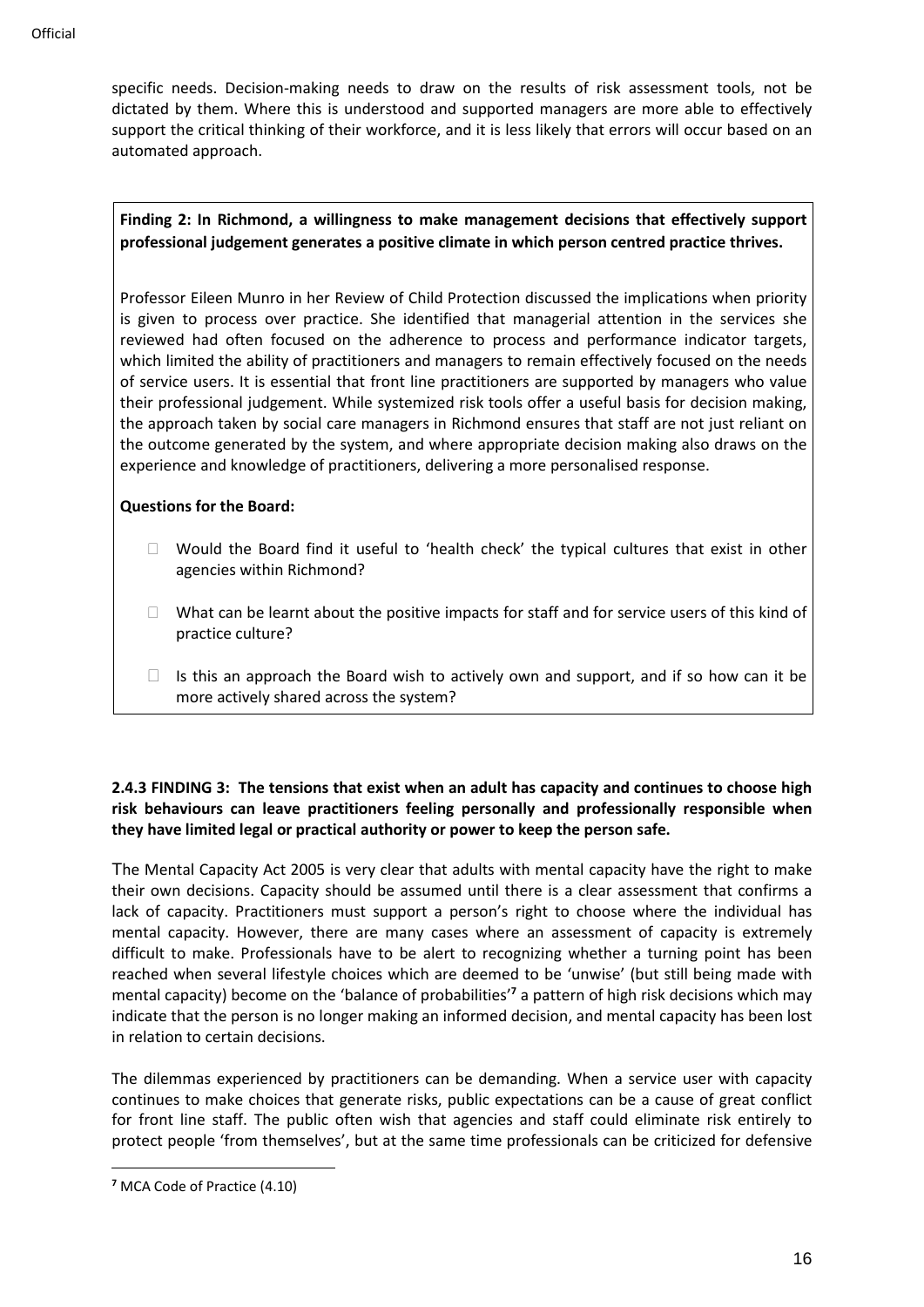practice, being over protective and ignoring people's wishes. In recent years, there has been an increased focus on positive risk taking as an approach that lends itself to working in partnership with the service user. Guidance on risk assessment and management from the DoH highlights the value of service users being supported to take risks, and refers to risks being a 'natural and healthy part of independent living'.

Even in cases where the adult lacks capacity in relation to certain decisions, and the Courts become involved to make a decision in their best interests, the courts support the need for a balanced approach to the management of risk. The Court of Appeal (v Buckinghamshire CC) turned down a claim of negligence against the Local Authority who had 'allowed' a young woman with learning disabilities to have a continuing sexual relationship. The judge pointed to the need to balance the young woman's happiness with managing risk "there is no point in wrapping people in cotton wool if it makes them miserable".

#### **How did this issue manifest itself in this case?**

Mr T had capacity, as defined under the Mental Capacity Act 2005, and was aware of the risks he was taking by smoking in bed, to himself and to a lesser extent others. He had had two burns from smoking, one resulting in a hospital admission. The risks were repeatedly explained to him by staff working with him and were documented. However, Mr T's quality of life was a key issue and something that he and the workers around him were focused on. He valued having as much dignity and self-determination as possible, particularly because of the way that his illness had restricted him. Practitioners and care workers needed to balance this with a focus on their duty of care towards Mr T. At times, they would be appropriately directive with Mr T to try to persuade him to accept further measures to reduce risks, however he would remind practitioners that it was his right to choose and that he should not be treated

like a child. On one occasion the OT took a different colleague with her in an attempt to persuade Mr T, however Mr T became very angry and a 'shouting match' ensured. Mr T's fierce independence was central to his identity and this was something that practitioners understood that they needed to respect and work with.

#### **What makes this an underlying issue rather than particular to this case?**

We discussed this issue further with practitioners who attended the Learning Workshop and with members of the Review Team, as we wanted to understand if these dilemmas were specific just to this one case. Feedback received confirmed that practitioners often find themselves working on cases where service users have mental capacity to make key decisions but make choices which do not help to reduce risks and, in some cases, increase risks. The Housing Provider also discussed the challenge to their agency when their tenants' choices create a risk to themselves and their property, and the provider has to reach conclusions about whether and when to seek legal enforcement to ensure the safety of tenants and property.

The Review Team referred to a number of other cases where service users had mental capacity but their choices generated risks that were difficult to manage. One example was a woman with limited mobility with Cerebella Atrophy who regularly drank alcohol through the day. She hoarded items particularly food and smoked. She did not have access to a phone in her bedroom if she needed to call for help. She was deemed to be at multiple risk from possible fires, financial abuse, self-neglect, increase in depression and alcohol use due to stress. She was assessed as having capacity and despite the risks she chose to continue with her lifestyle decisions. Practitioners working with her did their best to reduce risks to her, but were very aware that she remained at high risk of serious harm.

#### **What is known about how widespread or prevalent the issue is?**

Working with these kinds of tensions and ethical dilemma is a regular part of working with adults. There have been other cases where similar tensions have been explored. For example, the case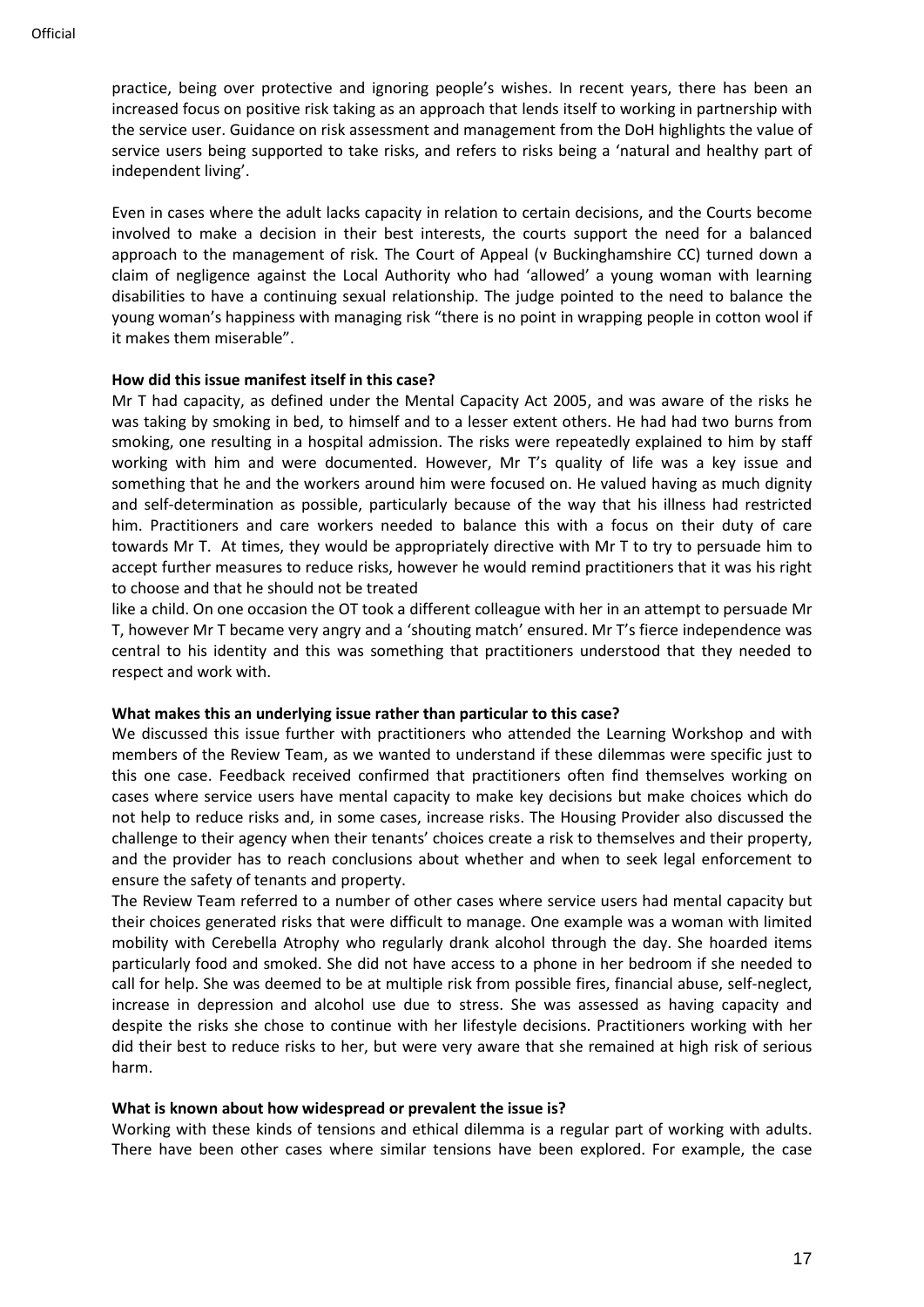(West Berkshire**<sup>8</sup>** Safeguarding Adults Review 2016) where a service user was mis-using alcohol and at risk of self-neglect. He was not willing to engage with practitioners, but had been assessed as having mental capacity, so the team working with him had very limited options in terms of intervention.

The Care Act 2014 statutory safeguarding guidance (chapter 14.108) recognizes the dilemma posed to staff in these situations. It states that 'that if the adult has the capacity to make decisions in this area of their life and declines assistance, this can limit the intervention that organizations can make'. Research into cases of self-neglect by Preston Shoot and Braye<sup>9</sup> SCIE (Fact sheet 46) acknowledged the particular difficulties for front line staff who are working with adults who are neglecting themselves and are reluctant to engage with staff. Preston Shoot and Braye noted the frustrations and difficulties stating that "professionals' express uncertainty about causation and intervention".

# **What are the implications for the reliability of the system?**

These tensions will continue to be part of the pattern of work life for practitioners, therefore practitioners need to be well equipped to engage with these ethical dilemmas and tensions within their professional practice. Despite the risks that are posed, the rights and wishes of the service user with capacity should continue to be at the heart of decision-making along with considerations for the quality of their life.

In order to ensure good practice outcomes and reduce the frequency of staff burnout, consideration is needed about how best to support practitioners who are working with these tensions. Multiagency working can be a great help as it allows for a mixture of views, healthy challenges and shared risk management planning. Access to good practice advice, and to legal advice if court action is being considered, are also key. Senior and strategic managers can consider what kind of organizational ownership there is of these kinds of issues in their agencies, or by the multi-agency Safeguarding Adults Board, to avoid practitioners being left with the sense that they are having to handle these tensions as isolated individuals.

**FINDING 3: The tensions that exist when an adult has capacity and continues to choose high risk behaviours can leave practitioners feeling personally and professionally responsible when they have limited legal or practical authority or power to keep the person safe.**

It is particularly emotionally demanding for practitioners who work with service users who have mental capacity but continue to make choices that generate risks over long periods of time. Practitioners are needing to balance a mixture of priorities including the legal requirement to support the wishes of the capacitated adults, to support positive risk taking where it is appropriate, but also to do all that they can feasibly do to reduce risks.

There is relatively little guidance currently available nationally in relation to the management of these kind of dilemmas. Over time can potentially they can result in poor practice or emotional burnout if practitioners are not given the kind of supports and systems that help them to manage these cases positively.

# **Questions for the Board:**

- $\Box$  What kind of organizational ownership does each agency take in relation to these tensions and their potential impact on staff?
- $\Box$  What steps would the Board want to pursue to provide staff with guidance and support in

**<sup>8</sup>** West Berkshire Safeguarding Adults Review Mr I (July 2016)

<sup>9</sup> SCIE research paper no.46 - Self Neglect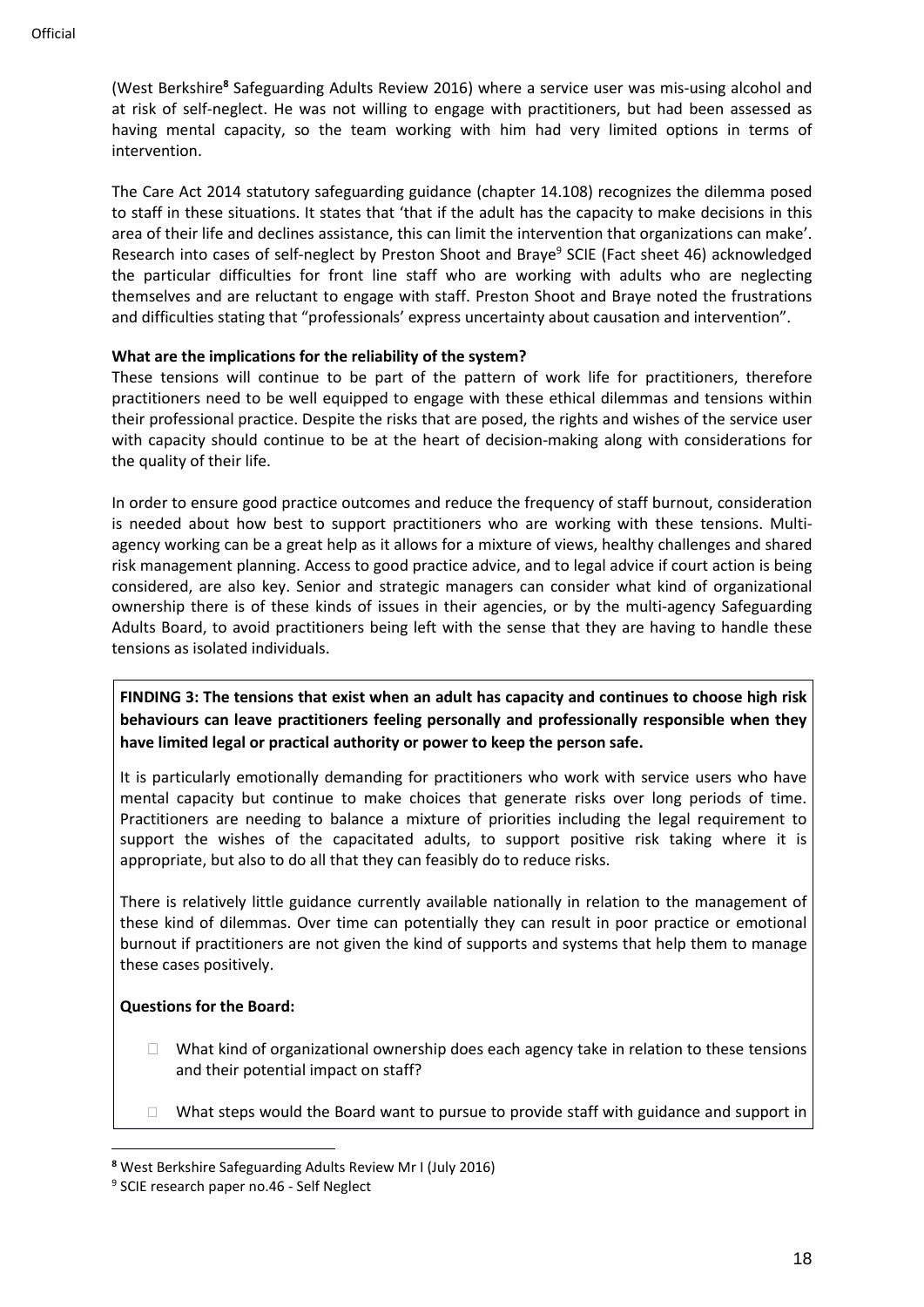their management of these cases?

**3. Appendices**

**<sup>3.1</sup> How the 'Learning Together' review process was undertaken in this SAR**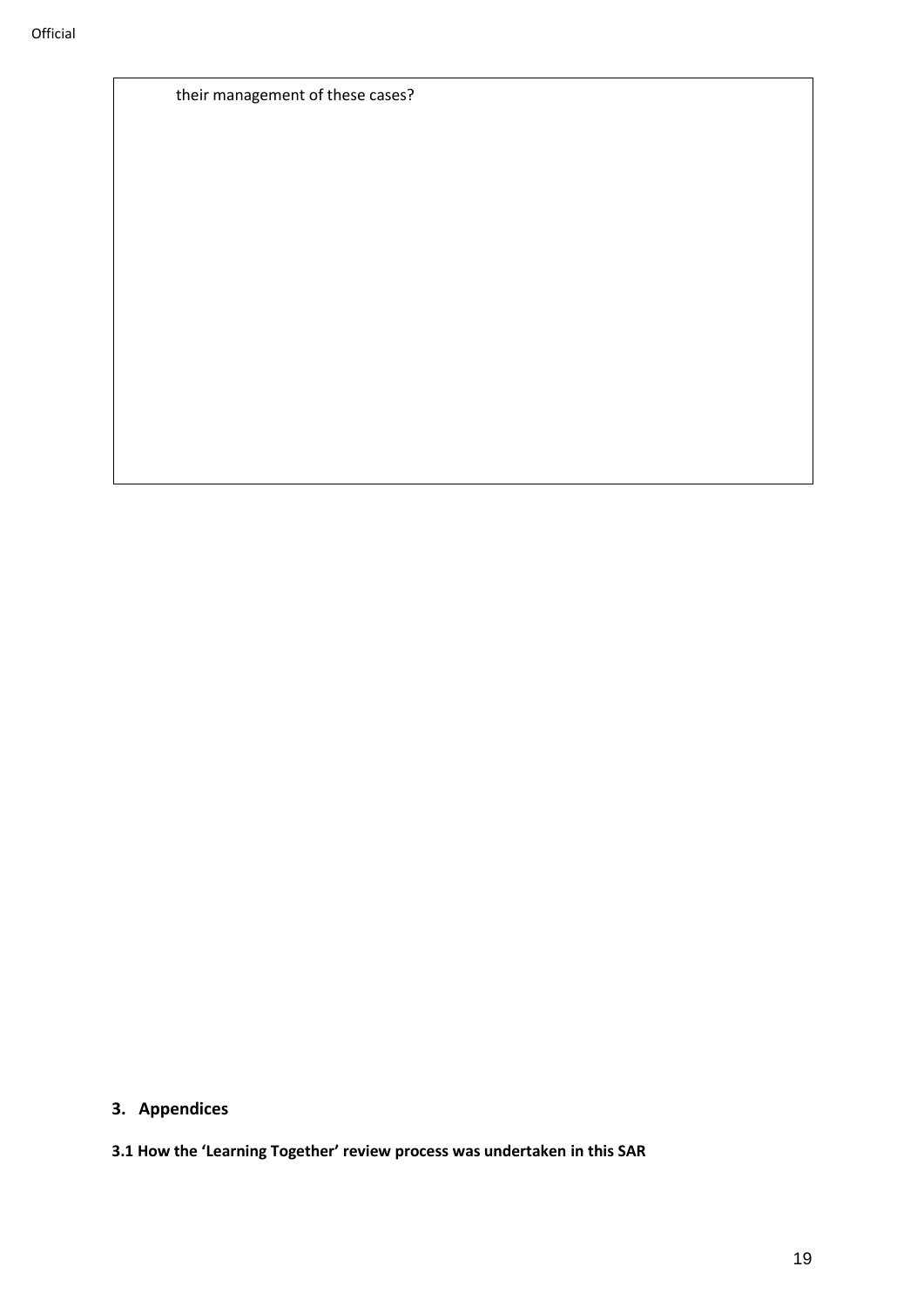The Learning Together methodology can be used flexibly to provide bespoke reviews to gather and analyse the data and then develop the appraisal of practice and the findings. How the key components of the methodological heart were undertaken in this SAR:

- Generating the 'View from the Tunnel' from the data provided by front line staff to reduce 'hindsight bias' and generate a more complete understanding of what happened and why. In this SAR that phase of the process was undertaken by front line staff at the one day Learning Together Workshop.
- Analysing the data using 'Key Practice Episodes' to 'chunk' up the timeline, to appraise the practice of the professionals, and to understand what the contributory factors were. In this SAR that phase of the process was undertaken by front line staff at the one day Learning Together Workshop. The analysis work was then developed by the Lead Reviewers and written up in the Appraisal of Practice, with input from the Review Team.
- The 'Window on the System'  $-$  the generic findings which provide a window on the local safeguarding system, is generated through the analysis of learning from the specific case, in order to tease out which pieces of learning have a broader application. This phase of the review was undertaken by the Lead Reviewers and the Review Team.

| <b>Richmond SAR Process - Key Meetings</b> |                                                |                                    |  |
|--------------------------------------------|------------------------------------------------|------------------------------------|--|
| <b>Date</b>                                | <b>Key Activity</b>                            | To achieve                         |  |
| 30.09.16                                   | SAR training session for SAB members and local | Familiarity with the SCIE Learning |  |
|                                            | front line staff                               | Together model                     |  |
| 05.10.16                                   | Learning Together SAR Workshop for frontline   | Gather and analyse case data       |  |
|                                            | practitioners and managers                     |                                    |  |
| 11.10.16                                   | SCIE independent supervision session for Lead  | To quality assure and support      |  |
|                                            | <b>Reviewers</b>                               | development of appraisal of        |  |
|                                            |                                                | practice and emerging findings     |  |
| 27.10.16                                   | Meeting of Lead Reviewers and Review Team      | Verify developing analysis of      |  |
|                                            |                                                | practice and input to emerging     |  |
|                                            |                                                | generic findings                   |  |
| 05.12.16                                   | SAB SAR subgroup meeting review of the SAR     | SAR subgroup to quality assure the |  |
|                                            | report                                         | SAR report                         |  |
| 15.12.16                                   | Lead Reviewers facilitate SAB Findings         | To share findings with SAB and     |  |
|                                            | Workshop                                       | facilitate development of SAB      |  |
|                                            |                                                | action plan                        |  |

#### **3.2 Members of the Review Team**

| Member of the      | Role                                 | Agency                        |
|--------------------|--------------------------------------|-------------------------------|
| <b>Review Team</b> |                                      |                               |
| Alison Ridley      | Independent Lead Reviewer            |                               |
| Mary Burkett       | <b>Independent Lead Reviewer</b>     |                               |
| Caroline Hand      | Safeguarding Lead                    | <b>Richmond Housing Trust</b> |
| Dr Alex Norman     | GP                                   | <b>Richmond CCG</b>           |
| Barbara Grell      | Safeguarding Board Manager           | LB Richmond upon Thames       |
| Barbara North      | Safeguarding Lead                    | <b>Richmond CCG</b>           |
| Sian Davenport     | Manager                              | <b>Mears Care Agency</b>      |
| Anne Stratton      | <b>Director of Clinical Services</b> | <b>HRCH</b>                   |
| Virindar Basi      | Team Manager, Adult Social Care      | LB of Richmond upon Thames    |